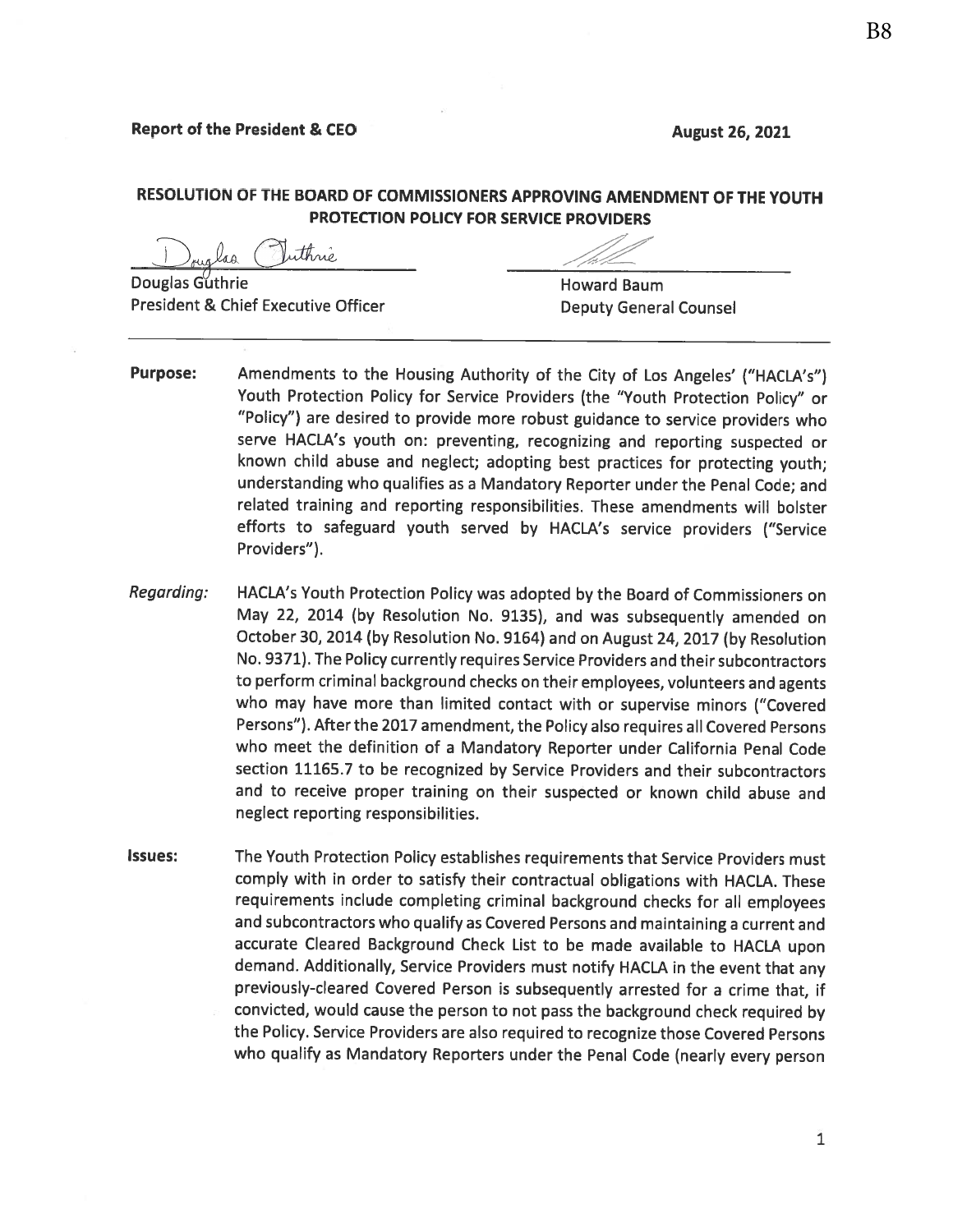who qualifies as a Covered Person), and to provide those individuals with training in the identification and reporting of suspected or known child abuse and neglect.

While the current Policy helps ensure that all Covered Persons are qualified to work with minors, additional provisions are proposed to help provide guidance on resources and best practices for creating safe and protective environments for children, and the recognition of behaviors that may be indicative of child abuse or neglect. These additions will provide Service Providers with suggested resources. best practices, and guidance on how to comply with specific mandatory reporting requirements, thereby conveying HACLA's commitment to promoting the wellbeing of youth served by HACLA's programs.

### **Examination of Proposed Changes:**

### **Updated Policy Purpose**

The "Purpose" section is amended to emphasize the importance of protecting youth to the greatest extent possible and conveys HACLA's commitment to promoting the recognition and prevention of child abuse and neglect. The section also states than in an effort to fulfill that commitment, the Policy provides guidance to Service Providers and their subcontractors on how to best create protective environments for youth. In sum, the revised "Purpose" section conveys that HACLA not only desires to ensure all adults working with children are suitable to do so, but also encourages Service Providers to adopt practices which will make their programs safe places equipped to help protect children from maltreatment.

#### **Additional Definitions**

The proposed changes include adding definitions of "Child Abuse," "Neglect" and "Grooming," to clearly identify those circumstances and behaviors the Policy seeks to recognize, deter, and prevent.

### **New Requirement for Updating Background Checks**

The proposed changes include adding language under the "Criminal Background Clearance" section which requires Service Providers to conduct updated background checks for Covered Persons no less than every three years. This practice will help ensure that background checks are current and accurate, and reflect widely-accepted best practices.

#### **New Section on Best Practices for Service Providers**

The proposed changes include the addition of a new "Best Practices for Service Providers" section. This section encourages Service Providers to adopt some of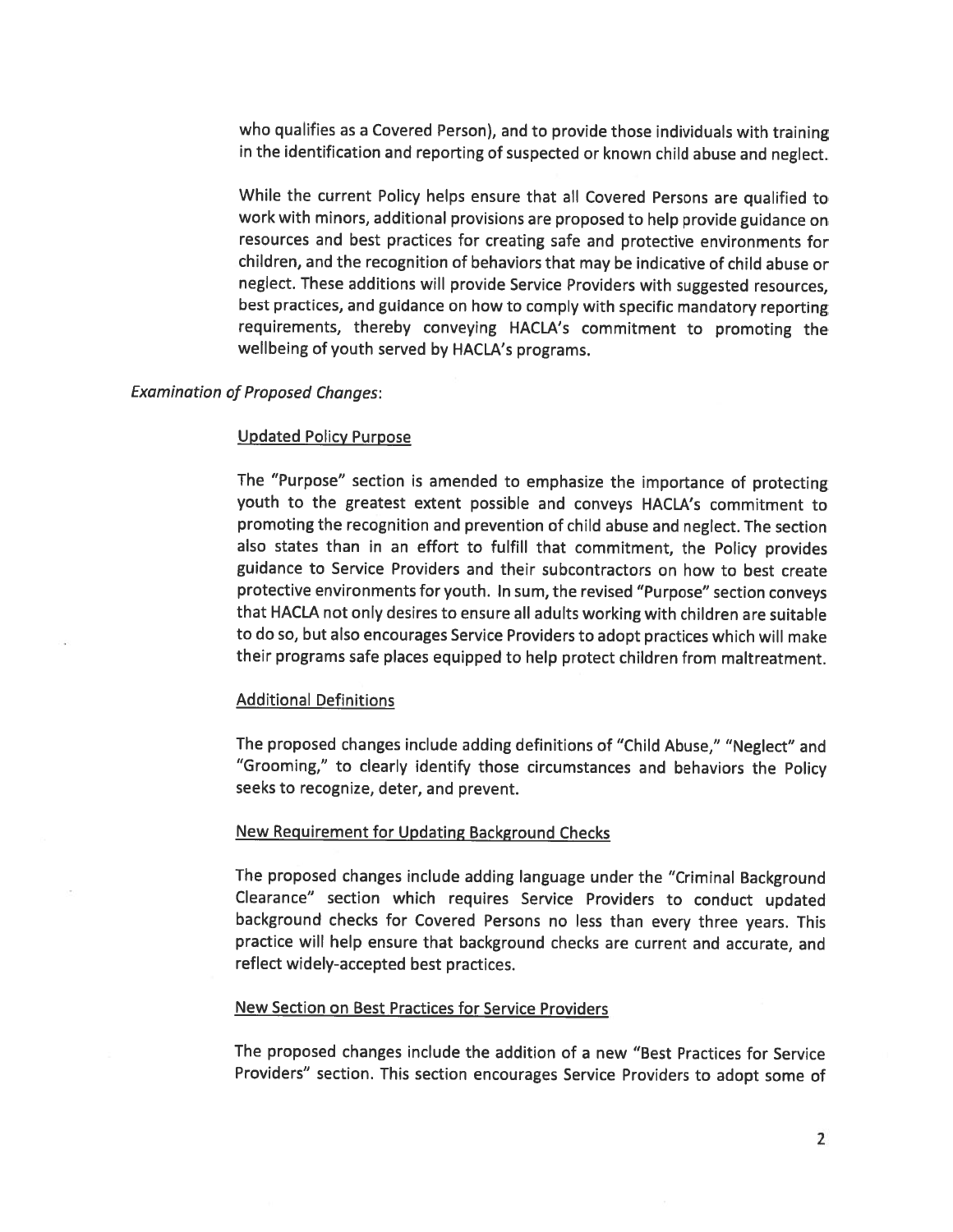the best practices for interacting with minors that are currently being used by several notable public agencies charged with protecting youth and a variety of youth-serving organizations. The Policy notes that each organization is encouraged to adopt those practices and procedures best-suited to each Services Provider's unique structure and programming. The proposed section also provides best practices for creating a culture of protection, selecting and screening employees and volunteers, training, and maintaining appropriate contact with children. Additionally, the proposed section provides a list of resources that Service Providers are encouraged to reference for creating organizational practices and policies. The list references sample youth protection policies from public agencies and private organizations that have developed robust policies for interacting with youth, including, among others, the California Department of **Education and Department of Health and Human Services.** 

#### New Section on Guidance for Recognizing Signs of Abuse and Neglect

The proposed changes include the addition of a new section entitled "Guidance" on Recognizing Signs of Abuse and Neglect." The proposed section encourages Service Providers to educate all employees, volunteers, agents, and subcontractors on signs of child abuse and neglect so that the adults who interact with children are equipped to recognize maltreatment and help prevent further instances by reporting the abuse. This proposed section provides a list of behavioral warning signs that suggest a child may be enduring emotional abuse, physical abuse, sexual abuse, and/or neglect.

#### **New Section on Mandatory Reporter Obligations**

The proposed changes include the addition of a new section discussing "Mandatory Reporter Obligations." This section augments the previous Policy amendments, which added required training for Covered Persons qualifying as Mandatory Reporters by supplying Service Providers with the general reporting requirements under the California Penal Code. The proposed section also includes a non-exhaustive list of resources for reporting, such as the Los Angeles County Child Protection Hotline. This section is also intended to assist Service Providers in understanding their responsibilities to recognize Mandatory Reporters and train such persons in the reporting of suspected or known child abuse and neglect.

**Vision Plan:** Amendment of HACLA's Youth Protection Policy does not directly advance any specific Vision Plan goals but instead augments the PEOPLE component of the Vision Plan through helping ensure that HACLA's service providers providing tutoring, college preparation, sports programming, meal and nutrition services, counseling and leadership training do so in a manner that is protective of youth.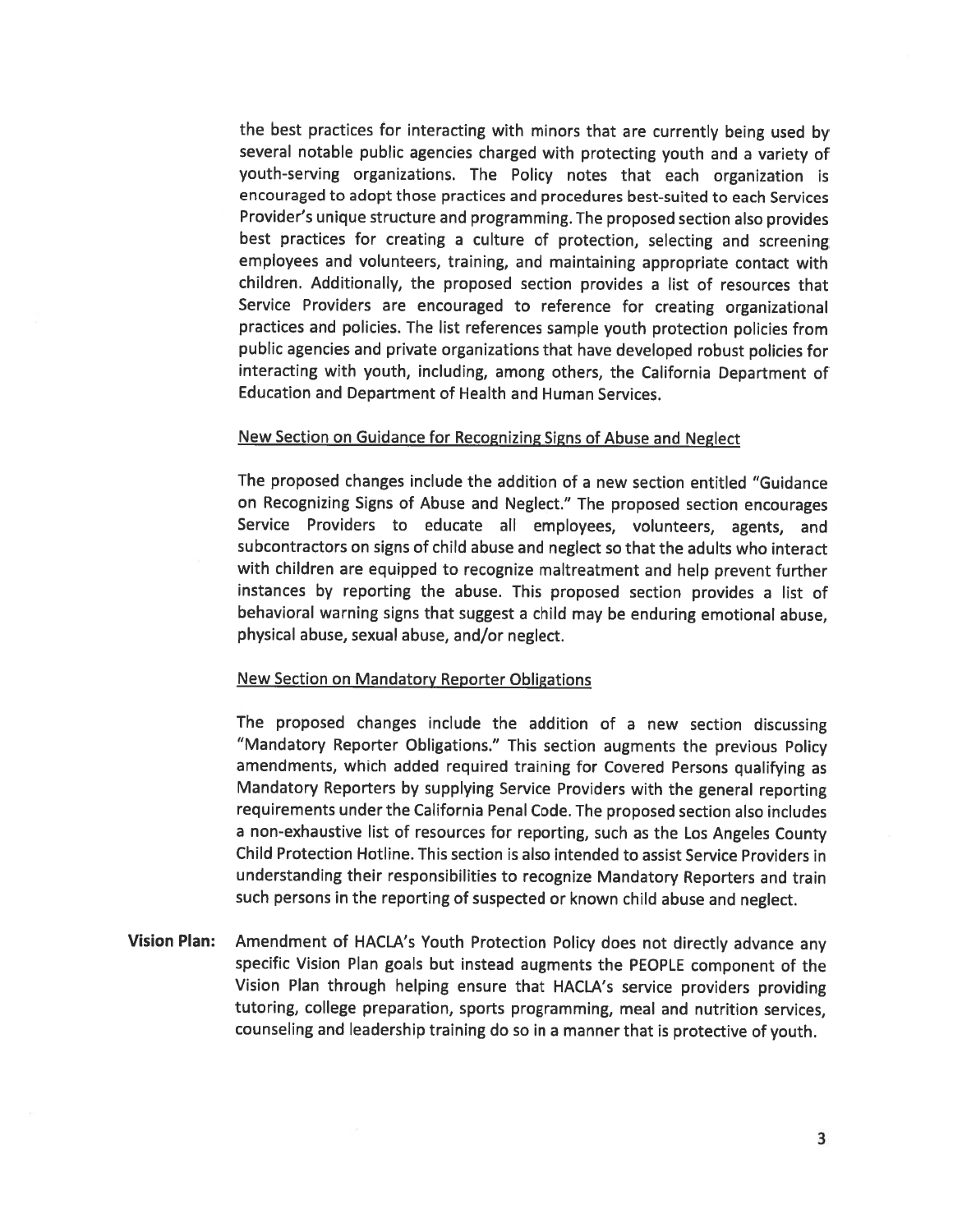**Funding:** The Chief Administrative Officer confirms the following:

No dedicated funding is required in connection with approval of this item.

Environmental Review: Neither CEQA nor NEPA are triggered by this request.

Not Applicable **Section 3:** 

### **Attachments:**

- 1. Resolution
- 2. Red-Lined Draft of Youth Protection Policy Identifying Revisions
- 3. Clean Version of Youth Protection Policy with Proposed Amendments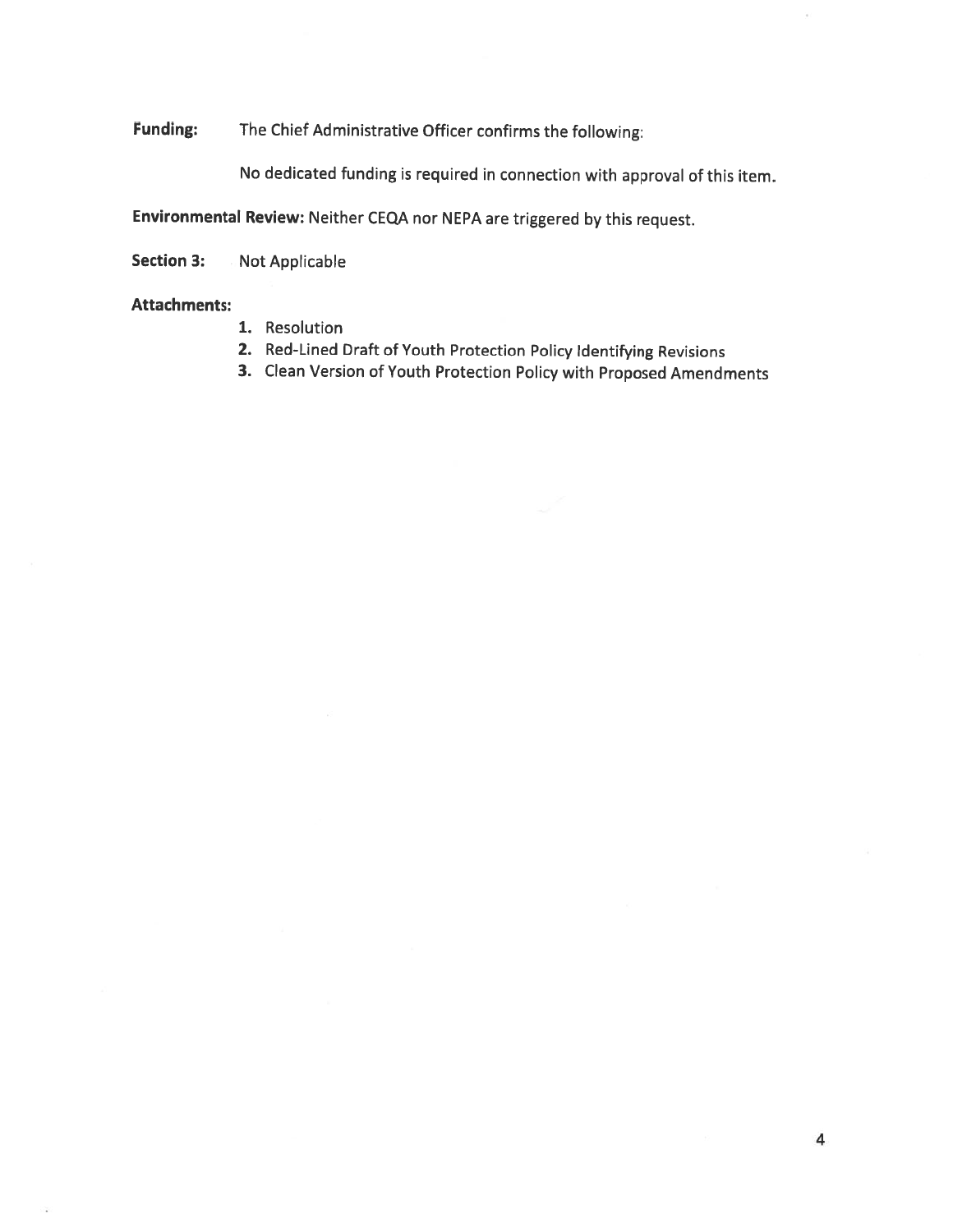### RESOLUTION NO.\_\_\_\_\_\_\_\_\_\_\_\_\_\_

## RESOLUTION OF THE BOARD OF COMMISSIONERS APPROVING AMENDMENT OF THE YOUTH PROTECTION POLICY FOR SERVICE PROVIDERS

WHEREAS, the Board of Commissioners ("Board") approved HACLA's Youth Protection Policy for Service Providers on May 22, 2014, as subsequently amended on October 30, 2014, and on August 24, 2017, under Board Resolutions 9135, 9164, and 9371, respectively (the "Youth Protection Policy"); and

WHEREAS, for the reasons set forth in the Report of the President and CEO of the same date herewith (the "Board Report"), the Board desires to amend the Youth Protection Policy as identified in Attachment No. 2 to the Board Report (the "Amended Youth Protection Policy") to better support its commitment to protecting youth served by Housing Authority programs.

NOW, THEREFORE, BE IT RESOLVED that the Board of Commissioners hereby approves the Amended Youth Protection Policy, and further authorizes the President & CEO, or designee, to make any non-substantive editorial revisions deemed necessary for its finalization.

BE IT FURTHER RESOLVED that this Resolution shall take effect immediately.

APPROVED AS TO FORM HOUSING AUTHORITY OF THE CITY OF LOS ANGELES

James Johnson, General Counsel **Connect Connect Cielo Castro**, Chairperson

By: \_\_\_\_\_\_\_\_\_\_\_\_\_\_\_\_\_\_\_\_\_\_\_\_\_\_ By: \_\_\_\_\_\_\_\_\_\_\_\_\_\_\_\_\_\_\_\_\_\_\_\_\_\_\_

DATE ADOPTED: \_\_\_\_\_\_\_\_\_\_\_\_\_\_\_\_\_\_\_\_\_\_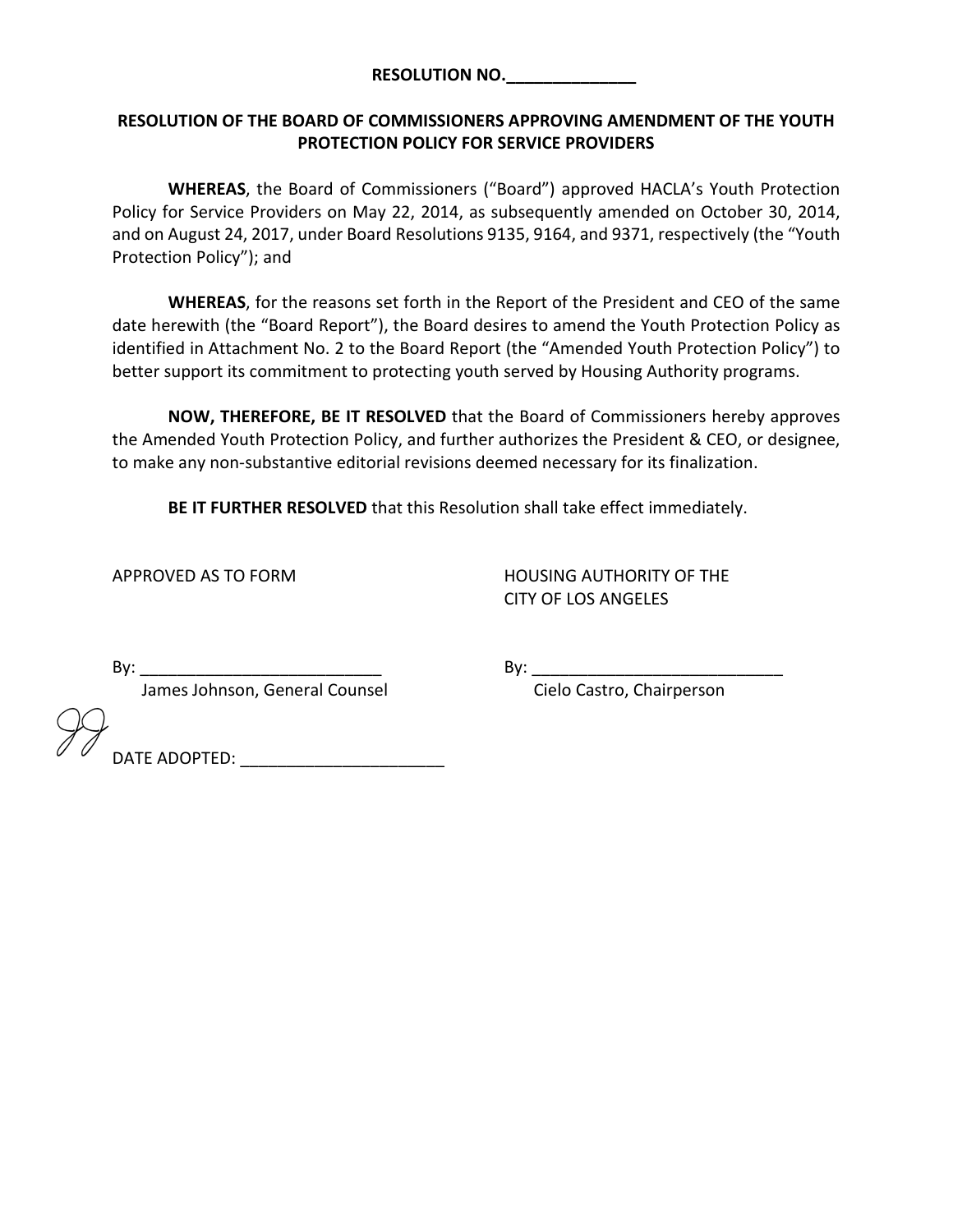## Attachment No. 2

Red-Lined Draft of Youth Protection Policy Identifying Revisions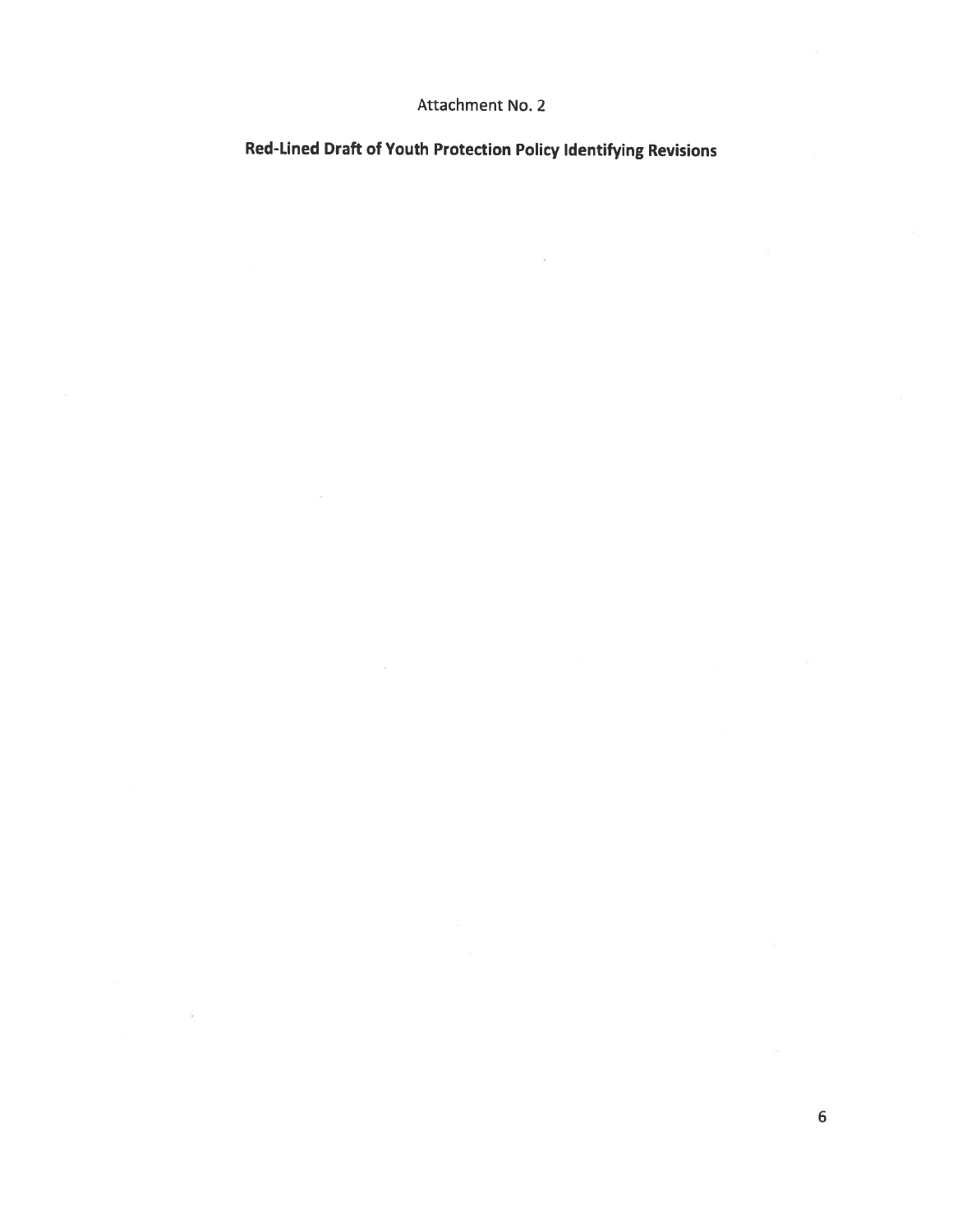## **I. PURPOSE**

In an effort to help ensure the safetywellbeing of minors served by its programs, the Housing Authority of the City of Los Angeles (the "Authority") adopts this Youth Protection Policy for Service Providers (this "Policy"), which") to promote the recognition, prevention and reporting of child abuse and neglect by its service providers. This Policy requires, to the greatest extent permitted by law, criminal background checks for all employees, volunteers and agents of the Authority's service providers and their subcontractors, who, in the scope of providing services to the Authority, may have more than limited contact with or supervision of minors. This Policy also provides general quidance on best practices that service providers and their subcontractors can employ to create protective environments for children, and recognize, prevent and report the mistreatment of children, and further describes Mandatory Reporter responsibilities.

### **II. DEFINITIONS**

*Background Checks* means criminal background checks of criminal databases identified by the Authority as being reliable sources of information for purposes of this Policy.

*Child Abuse* means any act that results in serious physical or emotional harm, sexual abuse or exploitation of a Minor.

*Child Neglect* means the negligent treatment or maltreatment of a Minor by a person responsible for the Minor's welfare under circumstances indicating harm or threatened harm to the Minor's health or welfare.

*Covered Persons*, which also includes the singular, means adult employees, volunteers, and agents who, in the course of providing services to the Authority and while under the direction of a Service Provider or its subcontractors, may have more than limited contact with or supervision of Minors.

*Grooming,* means befriending and establishing an emotional connection with a Minor, and sometimes the family, to lower the Minor's inhibitions with the objective of sexual abuse.

*Mandatory Reporter* means any person identified at Penal Code section 11165.7 as having the reporting responsibilities identified at Penal Code section 11166 concerning victims of child abuse or neglect or the discretionary reporting responsibilities concerning child victims of serious emotional damage identified at Penal Code section 11166.05.

*Minor* means a child under the age of 18 years who has not been emancipated.

HACLA-MPP 6 BOC Approved: August 24, 2017 Resolution No. 9371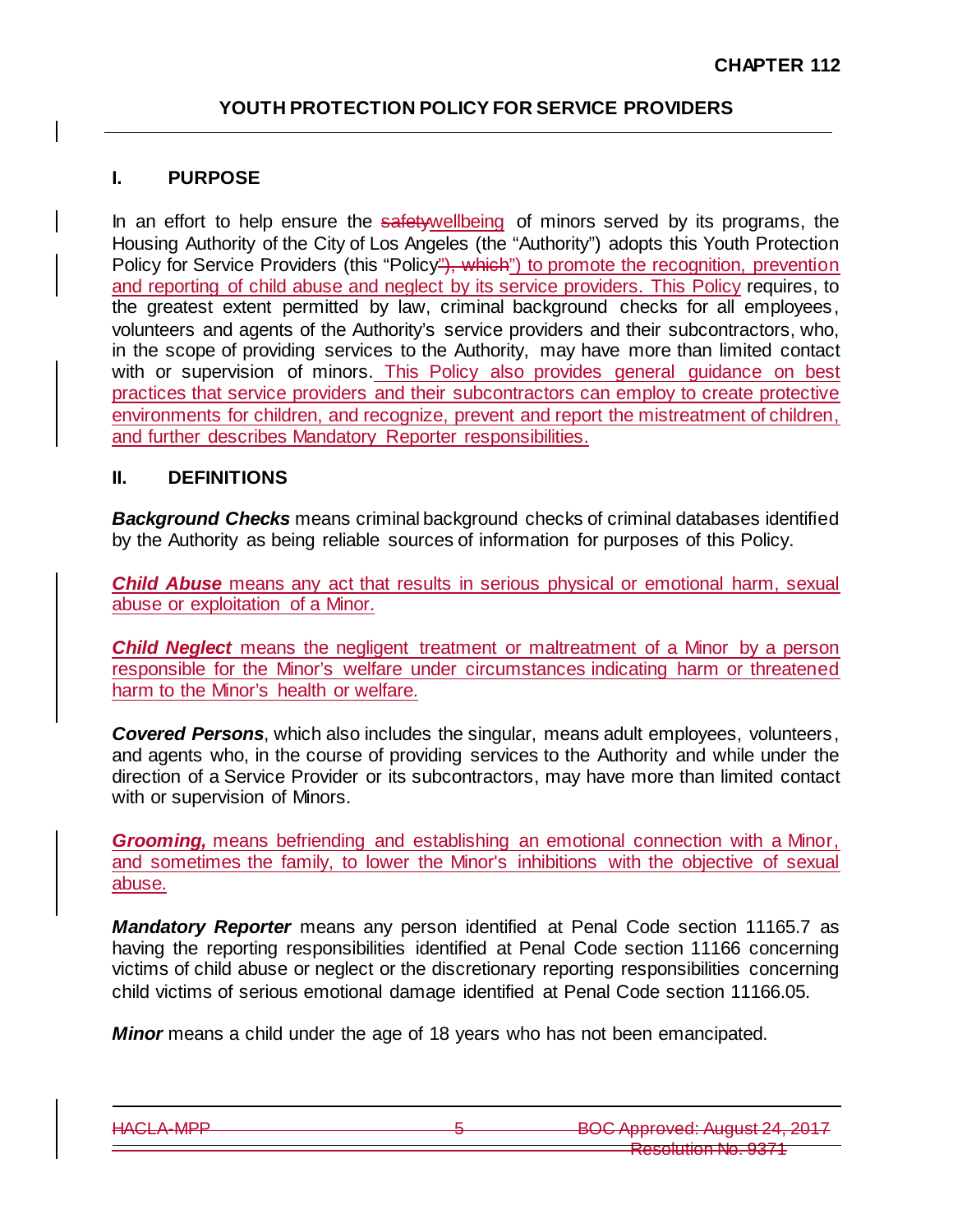**Serious Felonies**, which also includes the singular, are those crimes defined at Penal Code section 1192.7(c), as may be amended from time to time. Unless the Service Provider finds extenuating circumstances as described under paragraph E of Article V of this Policy, a Covered Person has not cleared the requisite Background Check if said person has been convicted of a Serious Felony offense.

*Service Providers*, which also includes the singular, means businesses that contract with the Authority and, in the scope of providing services to the Authority, have employees, volunteers, and agents who have more than limited contact with or supervision of Minors.

*Violent Felonies*, which also includes the singular, are those crimes defined at Penal Code section 667.5(c), as may be amended from time to time. Unless the Service Provider finds extenuating circumstances as described under paragraph E of Article V of this Policy, a Covered Person has not cleared the requisite Background Check if said person has been convicted of a Violent Felony offense.

# **III. APPLICABILITY**

A. This Policy applies to all Service Providers with Covered Persons.

B. The determination as to whether employees, volunteers, and agents are Covered Persons will be made by Service Providers and subcontractors. The Authority recommends consideration of the following factors when identifying Covered Persons:

1. The amount of time such persons will spend in the presence of Minors;

2. The amount of time such persons will spend in the presence of Minors without other adults present; and opportunities for inappropriate behaviors including, without limitation, Grooming and Child Abuse;

3. The extent of supervision of such persons by other adults while in the presence of Minors;

4. The frequency and duration with which such persons are in contact with Minors;

5. The nature of interaction between such persons and Minors; and

6. The location where the services are provided.

| LIAOI A NOD     | ROC Approved: August 24, 2017          |
|-----------------|----------------------------------------|
| <b>TINGLAND</b> | $1.001$ pproved. Tuguot $2.1$ , $2011$ |
|                 | $\sim$ $\sim$ $\sim$ $\sim$            |
|                 | <b>DARAILITIAN NA UZIT</b>             |
|                 | <b>INVOURNIERD, VOIT</b>               |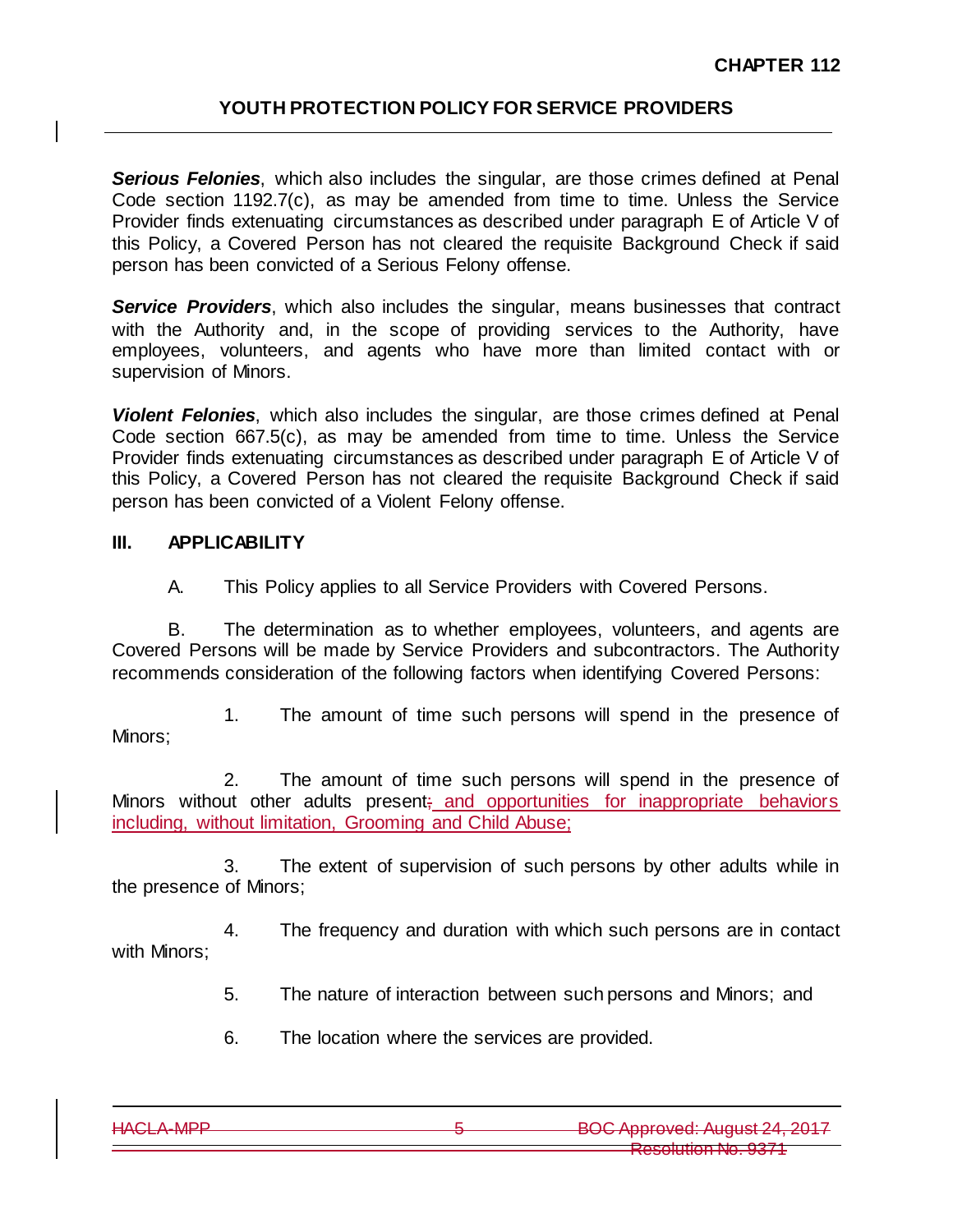C. The Authority recognizes that Background Checks cannot be performed on Minors. Minors who are employees, volunteers, agents or subcontractors of a Service Provider and who may have more than limited contact with or supervision of other Minors shall, at all times while providing services to, or on behalf of, the Authority, be supervised by a Covered Person who has passed a Background Check.

D. The Authority reserves the right, but not the obligation, to require a Service Provider to perform Background Checks on certain or all employees, volunteers, agents and subcontractors who are providing the Authority with services, including those not otherwise identified by the Service Provider or subcontractor as Covered Persons.

# **IV. SERVICE PROVIDER RESPONSIBILITIES**

A. As part of their contractual obligations, Service Providers will be responsible for the following:

1. To complete Background Checks on all Covered Persons, including subcontractors who qualify as Covered Persons.

2. To prohibit all Covered Persons from coming into contact with or supervising Minors until cleared by the Background Checks required under this Policy.

3. To certify to the completion of requisite Background Checks by providing to the Authority, in writing, a list of all Covered Persons who have cleared Background Checks ("Cleared Background Check List"). Service Providers shall ensure their Cleared Background Check List is current, accurate, and available to the Authority upon demand.

4. If eligible, to apply for subsequent arrest notification with the Department of Justice in order to receive subsequent arrest notice for Covered Persons.

5. To immediately notify the Authority, in writing, in the event any Covered Person is suspected of Child Abuse or Neglect, or arrested for a crime that, if convicted, would cause the person not to pass the Background Check required by this Policy. Service Providers shall ensure arrested that such persons do not come into contact with or supervise Minors until cleared of all suspicions or charges. Where charges are filed, Service Providers shall provide the Authority with written notice of the disposition of the charges (i.e., whether the person is convicted or cleared of charges). Notwithstanding clearance of all charges or suspicions, the Authority shall have the right, but not the obligation, to prohibit arrestedsuch persons from providing services to the Authority or providing services on behalf of the Authority.

HACLA-MPP 5 BOC Approved: August Resolution No. 9371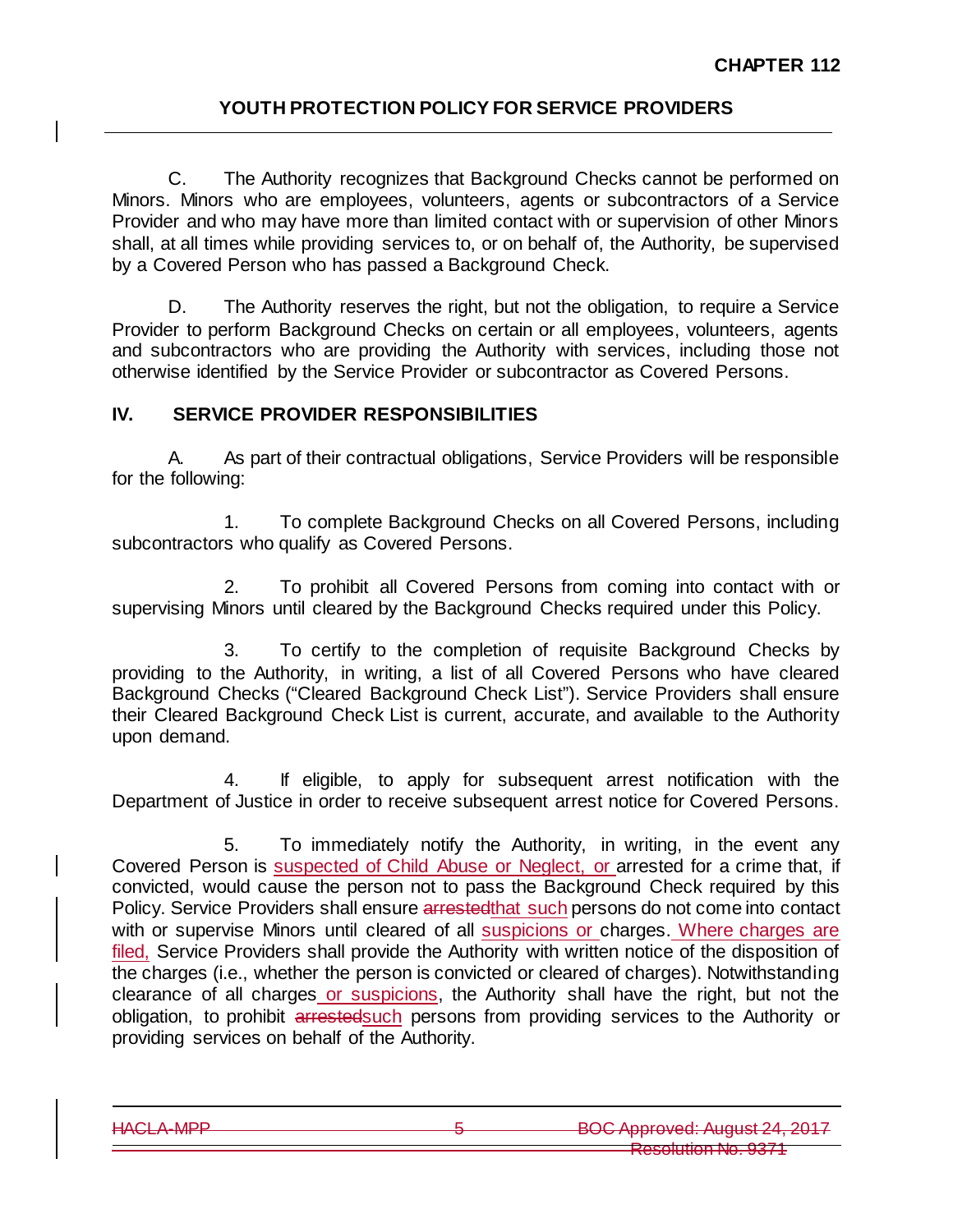6. To immediately notify the Authority, in writing, in the event any Covered Person is investigated for material violations of this Policy. Service Providers shall ensure such person does not come into contact with or supervise Minors until the investigation is complete, and the Service Provider has provided the Authority with written findings clearing the person subject to the investigation. Notwithstanding Service Provider's clearance, the Authority shall have the right, but not the obligation, to prohibit an investigated Covered Person from providing services to the Authority or providing services on behalf of the Authority.

7. To recognize those Covered Persons who also qualify as Mandatory Reporters.

8. To provide Covered Person who qualify as Mandatory Reporters with training in the identification and reporting of child abuse and neglect as reasonably required to understand and fulfill their reporting requirements.

9. To provide a copy of this Policy to any subcontractor who will be employed to provide services to the Authority and who has employees, volunteers and agents who qualify as Covered Persons or Mandatory Reporters.

10. To adopt their own policies and practices based upon the type of Minor programming provided that helps ensure the recognition, prevention and reporting of Child Abuse and Neglect.

B. <del>As Remarks B.</del> As part of their contractual obligations, Service Providers shall require Covered Persons to sign an affidavit, under penalty of perjury, attesting to the following:

1. The person has not made a false statement or material omission in connection with the Background Check;

2. The person is not a registered sex offender and is not otherwise required to file or register as a sex offender; and

3. The person has not been convicted of a criminal offense listed in Article V, or if he/she has been convicted of such crime, he/she has provided to the Service Provider a written explanation concerning the facts and circumstances surrounding said conviction.

# **V. CRIMINAL BACKGROUND CLEARANCE**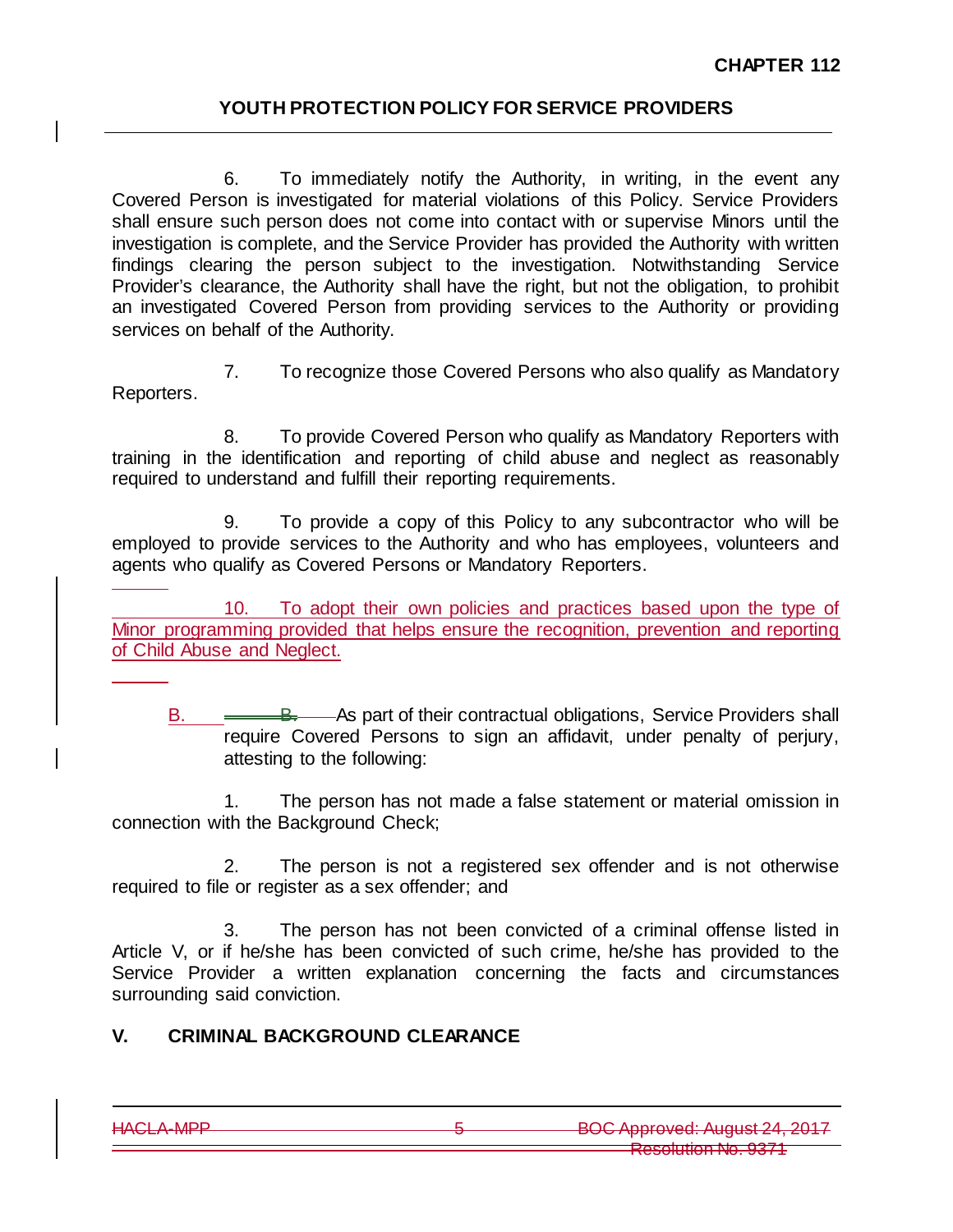A. A Covered Person has not cleared the Background Check if said person has been convicted of violations or attempted violations of the crimes listed below. (Note: all citations are to the Penal Code.)

- 1. Unlawful sexual intercourse with a minor (PC §261.5)
- 2. Child endangerment (PC §273a)
- 3. Child abuse (PC §273d)
- 4. Domestic violence (PC §273.5)

5. Robbery, when it is charged and proved that the defendant personally used a deadly or dangerous weapon in the commission of the crime (PC §211)

- 6. Assault on government official (PC §217.1)
- 7. False imprisonment (PC §236)
- 8. Assault and battery laws (PC §§240-248)

B. A Covered Person has not cleared the Background Check if said person has been convicted of a violation or attempted violation of a Serious Felony offense. A "Serious Felony" offense includes any of the crimes specified at Penal Code section 1192.7(c), as may be amended from time to time.

C. A person has not cleared the Background Check if said person has been convicted of a violation or attempted violation of a Violent Felony offense, including a Violent Felony offense that counts as a prior in California's Three Strikes law at Penal Code section 667.5(c). A "Violent Felony" offense includes any of the crimes specified at Penal Code section 667.5(c), as may be amended from time to time.

D. A person has not cleared the Background Check if said person is required to register as a sex offender.

E. Notwithstanding the foregoing provisions in this section, with the exception of a person who is required to register as a sex offender, a Covered Person who would otherwise not clear a Background Check due to criminal history, may be permitted by a Service Provider to fill a position in which said person may have more than limited contact with or supervision of Minors, if, the Service Provider finds support for the exception based on extenuating circumstances. In weighing whether a Covered Person's conviction should give rise to an exception for disqualification based on criminal history, the Authority

HACLA-MPP **6** BOC Approved: August Resolution No. 9371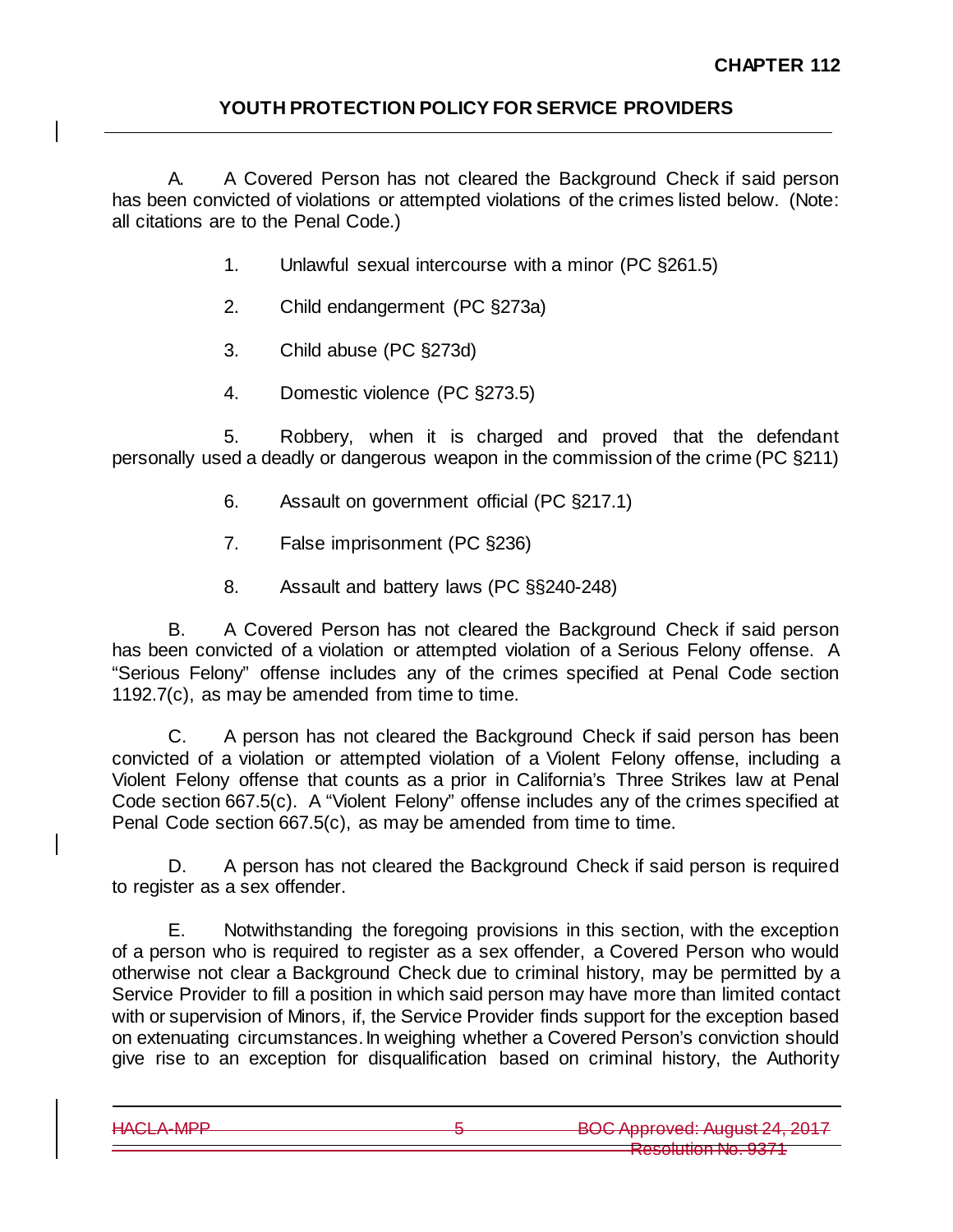recommends consideration of the following factors: which shall be memorialized in a written communication to the Authority identifying the Covered Person:

1. The relationship between the offense leading to the conviction and the type and nature of services the person will provide under the services contract;

2. The person's employment or volunteer history before and after the offense leading to the conviction;

3. The person's efforts and success at rehabilitation since the offense leading to the conviction;

4. The likelihood the offense leading to the conviction would prevent the person from performing his or her responsibilities under the services contract;

5. The circumstances and/or factors indicating the offense leading to the conviction is likely to be repeated;

6. The nature, severity, number, and consequences of the offense leading to the conviction;

7. The circumstances surrounding each offense leading to the conviction; and

8. The amount of time elapsed since the offense leading to the conviction.

G. A Service Provider's initial determination of eligibility, ineligibility or disqualification of Covered Persons under this section shall not relieve the Service Provider of its continuing obligations and responsibilities under the services contractibis Policy, including without limitation, conducting Background Checks on new employees, volunteers, agents and/or subcontractors who qualify as Covered Persons and periodic redeterminations of eligibility of Covered Persons as may be warranted.

H. Service Providers shall be responsible for obtaining updated Background Checks on Covered Persons no less frequently than every three years to be considered compliant with this Policy.

# **VI. BEST PRACTICES FOR SERVICE PROVIDERS**

A. Service Providers are strongly encouraged to adopt policies and best practices which create a safe environment for Minors, and which provide guidance to all employees, volunteers, agents, and/or subcontractors on interacting with Minors and

HACLA-MPP 6 BOC Approved: August 24, 2017 Resolution No. 93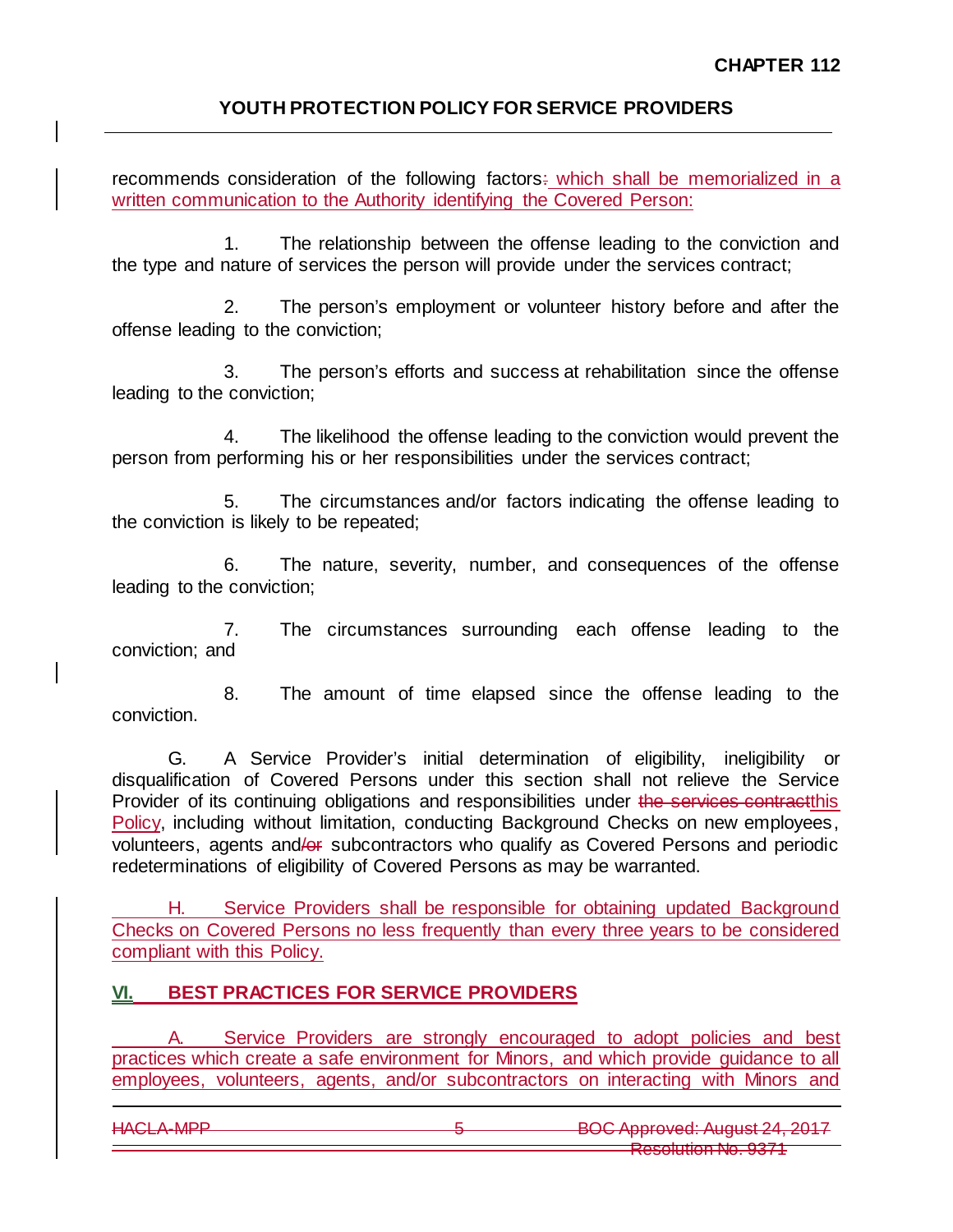reporting concerns for a Minor's wellbeing. While the Authority cannot and does not control, direct or proscribe the manner in which its Service Providers operate their businesses or provide their services, the Authority does recognize that many public and private agencies and organizations have developed or adopted youth protection policies and best practices that the Authority's Services Providers might wish to employ. Because entities vary in structure and services offered, Service Providers are encouraged to adopt practices that best suit their unique needs for providing safe environments and programming. These policies and practices include:

- 1. Establishing a Culture of Protection
	- a. Having clearly articulated zero-tolerance policies for Child Abuse and Neglect and the detection of Child Abuse and Neglect by others.
	- b. Maintaining efforts to increase awareness about Child Abuse and Neglect.
	- c. Providing employees, volunteers and subcontractors with resources for education on Child Abuse, Neglect, and reporting.
	- d. Conveying to subcontractors the organization's policies and expectations for protecting youth.
	- e. Understanding and regularly reviewing the resources and information available to them to keep informed of evolving youth interaction and protection best practices.
	- f. Reviewing and periodically updating their youth policies and practices to adapt to evolving standards and understanding of youth interaction and protection.
- 2. Employee and Volunteer Selection and Screening
	- a. Requiring all applicants for employment and volunteering to submit an application which includes contact information, personal references and contact information, and a statement attesting that the applicant has no criminal convictions or pending charges related to abuse or harassment or which explains any past charges of abuse or harassment.

| LIACI A MOD<br>TV WEAT WILL | ROC Approvad: August 24, 2017<br><del>POOT pprovou. August 27, 2017</del>         |
|-----------------------------|-----------------------------------------------------------------------------------|
|                             | $\sim$ $\sim$ $\sim$ $\sim$<br><b>DASAILINAD NA UZIT</b><br>11000010110111110.007 |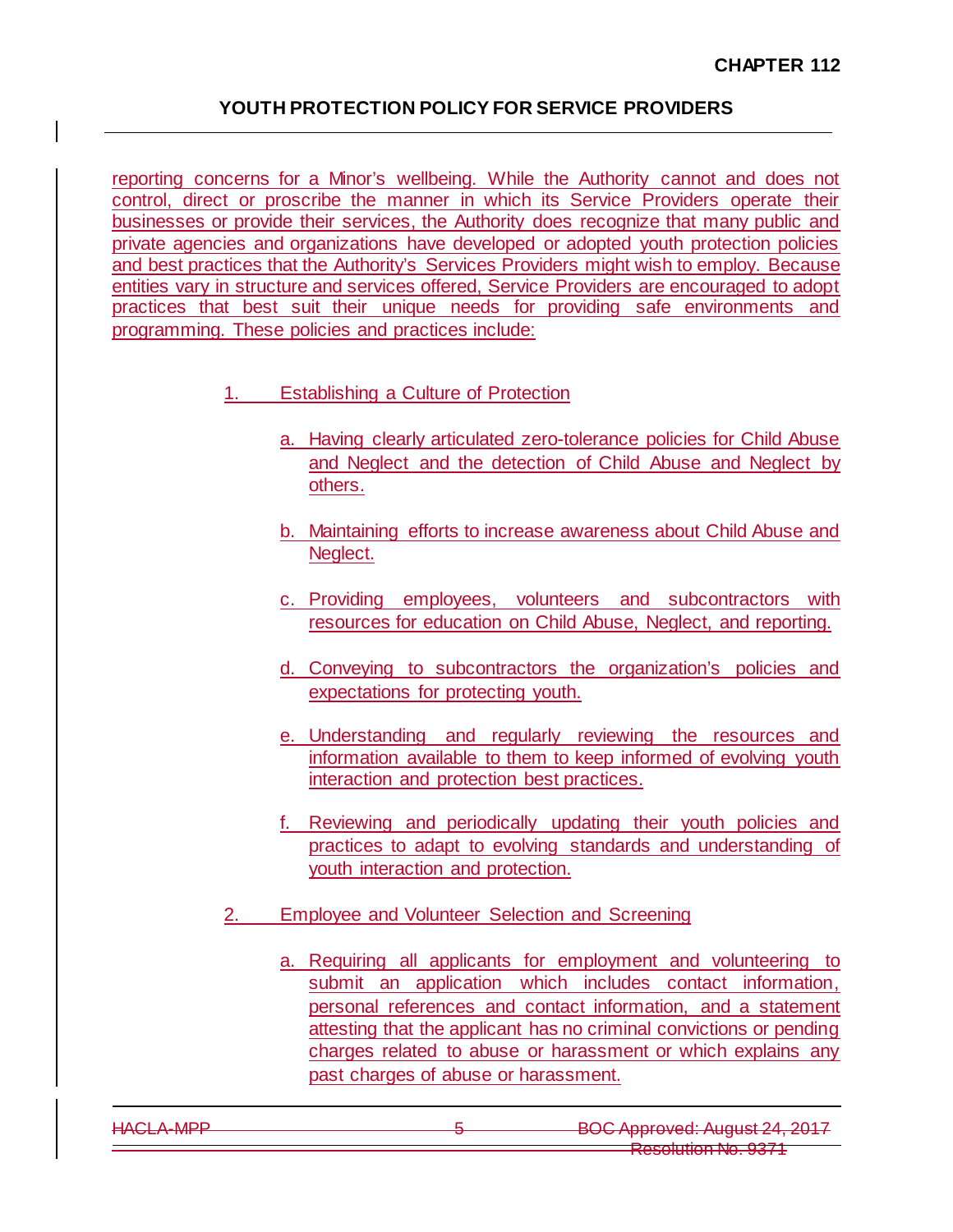- b. Conducting personal interviews of all applicants for employment and volunteering which utilize an established list of relevant questions to evoke responses which demonstrate the applicant's suitability for the position and interacting with Minors.
- c. Conducting reference checks for all applicants for employment and volunteering which inquire about whether the applicant is well-qualified to work with Minors based on the experience the reference has had with the applicant.
- 3. Training for Employees and Volunteers
	- a. Training all new employees and volunteers about the organization's youth protection policies and practices and general information about safeguarding youth. Training serves both to educate all individuals who will interact with children and to convey and cultivate a commitment to protecting youth.
	- b. Employees and volunteers should receive training regularly, such as on an annual basis.
	- c. Maintaining records of who has received training.
	- d. Training should include information which educates employees and volunteers on:
		- i. How sexual offenders behave and how they manipulate others;
		- ii. How to recognize Child Abuse and Neglect;
		- iii. How to behave in ways that keep participants from feeling uncomfortable;
		- iv. How individuals can protect themselves from false allegations by following guidelines for appropriate behavior;

|                   |  | $L A \cap I$ $A$ $A$ $D$ $D$ |
|-------------------|--|------------------------------|
|                   |  |                              |
| <b>TV WEATHER</b> |  |                              |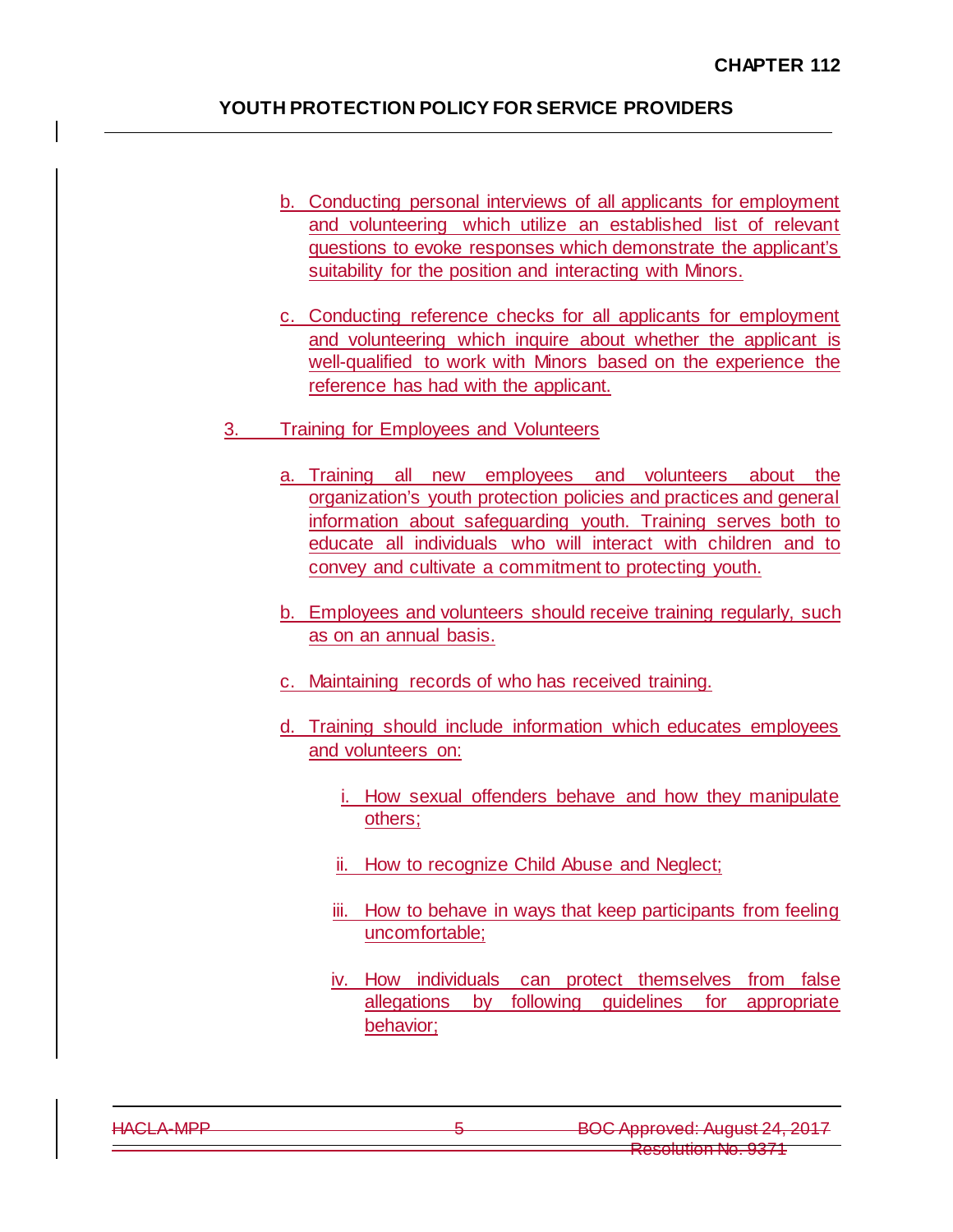- v. How to recognize grooming behavior and respond to it; and
- vi. How to report alleged or suspected abuse or harassment, or behavior that causes concern.
- e. Having employees and volunteers certify in writing that they have read and understood the Service Providers youth protection policies and received the appropriate training.

### 4. Appropriate Contact with Youth

- a. Providing clear guidance to employees and volunteers on appropriate contact with children.
- b. Maintaining a two-deep supervision rule which provides that adults should never have one on one contact with children (outside visual presence of others) when possible. Two employees/volunteers who have been hired and trained to interact with children should be present at all times. If that is not feasible, at least one employee/volunteer who is certified to interact with children and one additional adult should be present at all times.
	- i. When transporting children, an adult should never be alone with a child in a vehicle.
- c. Educating all employees and volunteers on appropriate physical contact with children. Such as:
	- i. Physical contact should be in response to the need of the child, not the need of the adult.
	- ii. Physical contact should only be made with the child's permission.
	- iii. Adults should be respectful of any hesitation or resistance from the child.

| ROC Approved: August 24, 2017<br><del>POOT ipprovou. Tiuguoi 2-1, 201</del> 1<br>$\sim$ $\sim$ $\sim$ $\sim$ |
|--------------------------------------------------------------------------------------------------------------|
| <b>PACALITIAN NA UZZT</b><br>1100010101111110.007                                                            |
|                                                                                                              |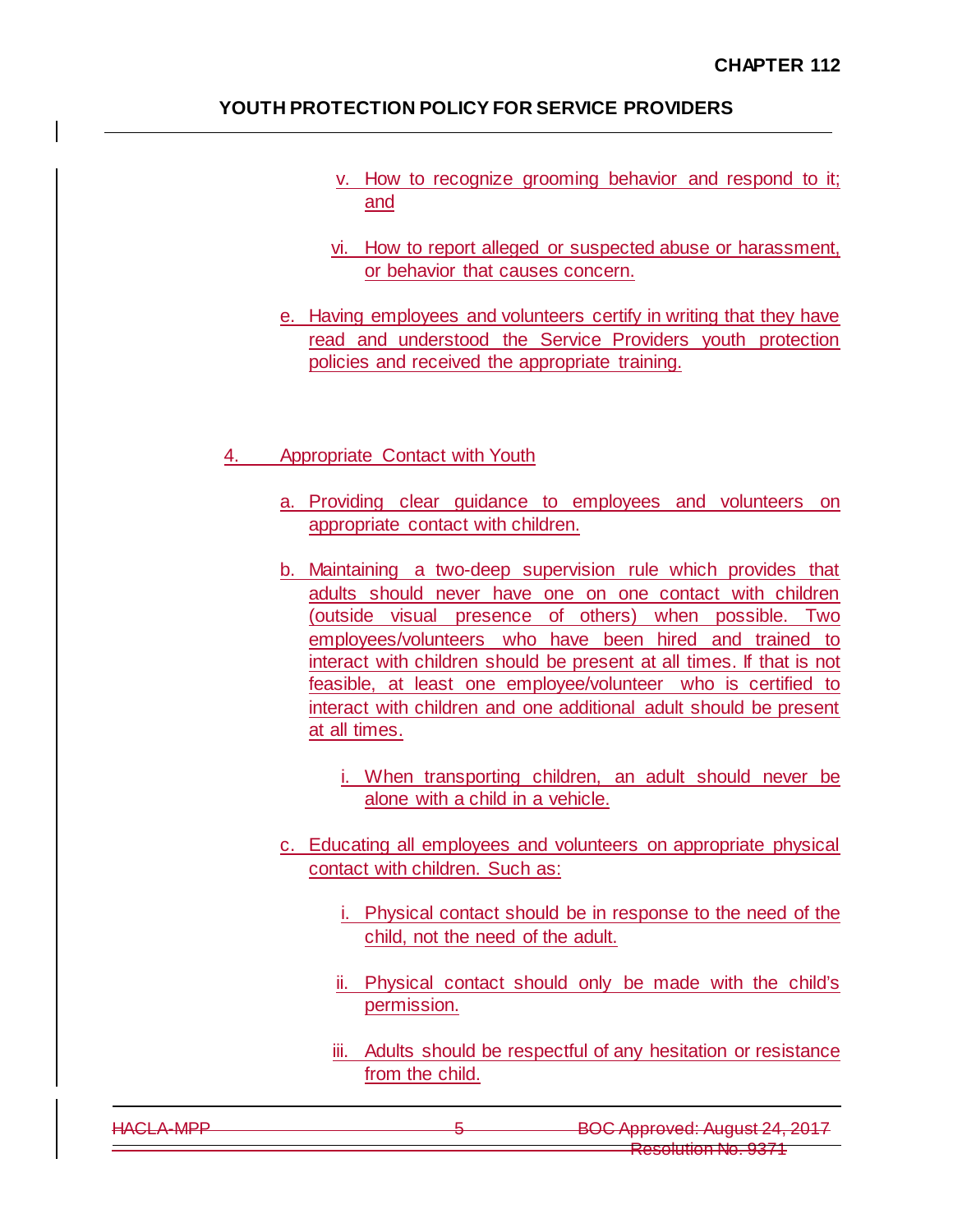- iv. Physical contact should always be in the open and never in private.
- v. Physical contact should be brief and limited in duration.
- vi. Physical contact should be age and developmentally appropriate.
- d. Educating all employees and volunteers on appropriate standards for interacting with youth on social media. Such as:
	- i. Generally, contact with youth over social media is inappropriate and should be refrained from.
	- ii. If social media contact is necessary for the purposes of the organization and programming, all contact should be done through organizational social media accounts, never personal accounts.
	- iii. Contact over social media should be conducted as if it were in public, meaning only communications that would be appropriate in public are appropriate to convey over social media.
	- iv. Excessive interaction, such as liking posts of individual children, should be refrained from.

B.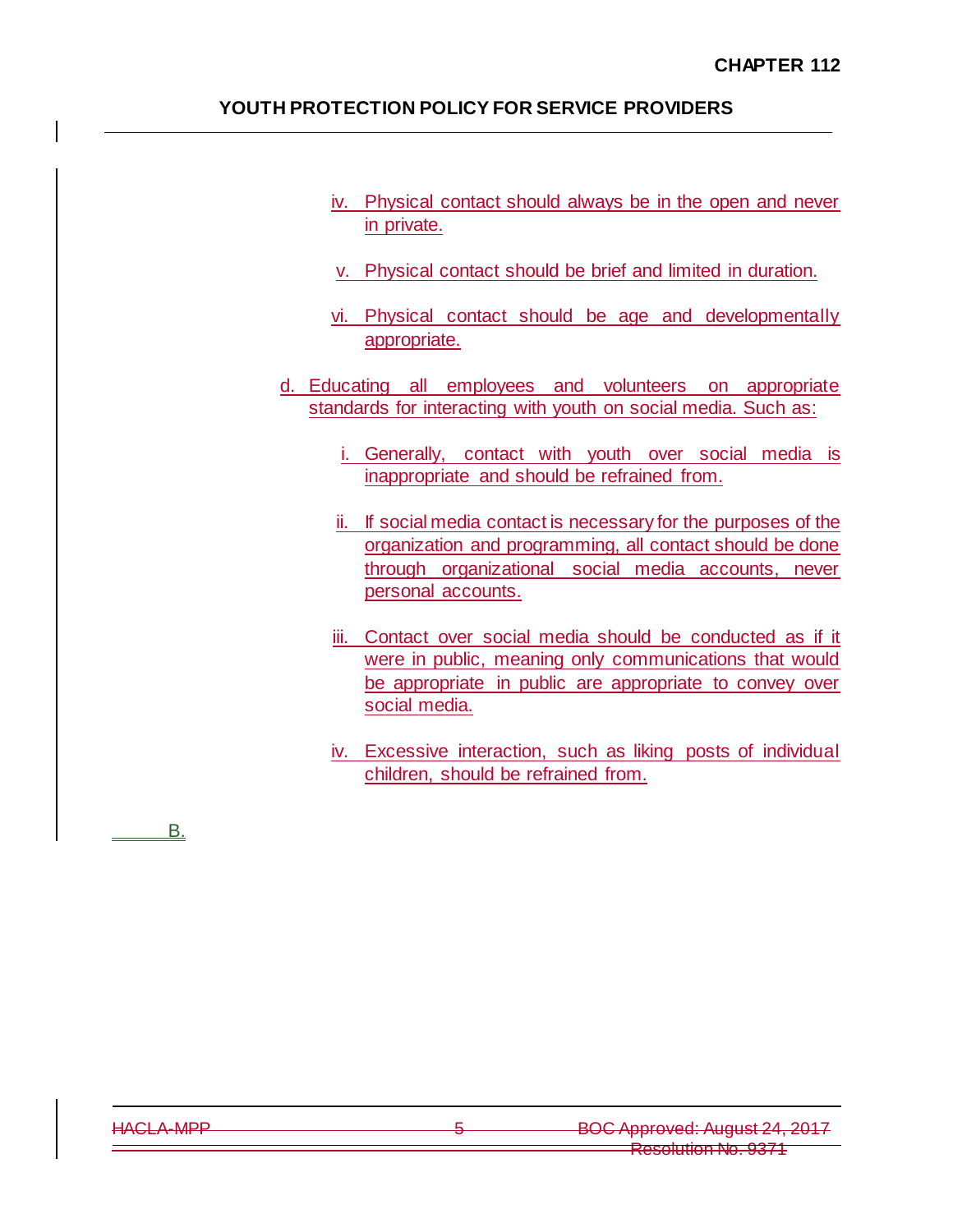Service Providers are strongly encouraged to reference the following list of resources, current at the time of preparation of this Policy, as well as any additional resources for establishing and implementing organizational best practices for interacting with children and preventing Child Abuse and Neglect:

1. Centers for Disease Control and Prevention, <https://stacks.cdc.gov/view/cdc/7538/>

> 2. California Department of Education, <https://www.cde.ca.gov/ls/ss/ap/>

3. American Youth Soccer Organization, [https://www.aysovolunteers.org/ayso-safe-haven-policies-for-child-and-volunteer](https://www.aysovolunteers.org/ayso-safe-haven-policies-for-child-and-volunteer-protection/)[protection/](https://www.aysovolunteers.org/ayso-safe-haven-policies-for-child-and-volunteer-protection/)

Rotary International, [https://my.rotary.org/en/document/rotary](https://my.rotary.org/en/document/rotary-youth-protection-guide)[youth-protection-guide](https://my.rotary.org/en/document/rotary-youth-protection-guide)

5. Kiwanis International, [https://www.kiwanis.org/docs/default](https://www.kiwanis.org/docs/default-source/training/training/risk-management/youth-protection/youth-protection-guidelines-updated-march-2021-v1-031821-final.pdf?sfvrsn=8afe39ef_2)[source/training/training/risk-management/youth-protection/youth-protection-guidelines](https://www.kiwanis.org/docs/default-source/training/training/risk-management/youth-protection/youth-protection-guidelines-updated-march-2021-v1-031821-final.pdf?sfvrsn=8afe39ef_2)[updated-march-2021-v1-031821-final.pdf?sfvrsn=8afe39ef\\_2](https://www.kiwanis.org/docs/default-source/training/training/risk-management/youth-protection/youth-protection-guidelines-updated-march-2021-v1-031821-final.pdf?sfvrsn=8afe39ef_2)

6. Department of Health and Human Services, [https://www.childwelfare.gov/;](https://www.childwelfare.gov/) [https://www.childwelfare.gov/pubPDFs/guide\\_2021.pdf](https://www.childwelfare.gov/pubPDFs/guide_2021.pdf)

7. The Save the Children Fund, [https://www.savethechildren.net/sites/www.savethechildren.net/files/SCI\\_HR\\_POL\\_Chil](https://www.savethechildren.net/sites/www.savethechildren.net/files/SCI_HR_POL_Child%20Safeguarding%20External%20Policy_EN.docx.pdf) [d%20Safeguarding%20External%20Policy\\_EN.docx.pdf](https://www.savethechildren.net/sites/www.savethechildren.net/files/SCI_HR_POL_Child%20Safeguarding%20External%20Policy_EN.docx.pdf)

# **VII. GUIDANCE ON RECOGNIZING SIGNS OF ABUSE AND NEGLECT**

A. Service Providers are strongly encouraged to educate all employees, volunteers, agents, and subcontractors on the warning signs of Child Abuse and Neglect and the reporting of suspected or known Child Abuse or Neglect. While none of the following behaviors are dispositive of Child Abuse or Neglect, they may, independently or in combination with others, be signs and should be considered and reported as warranted.

B. Covered Persons should recognize warning signs of emotional abuse in Minors, such as when a Minor is:

1. Being excessively withdrawn, fearful, or anxious about doing something wrong;

HACLA-MPP 6 BOC Approved: August 24, 2017 Resolution No. 9371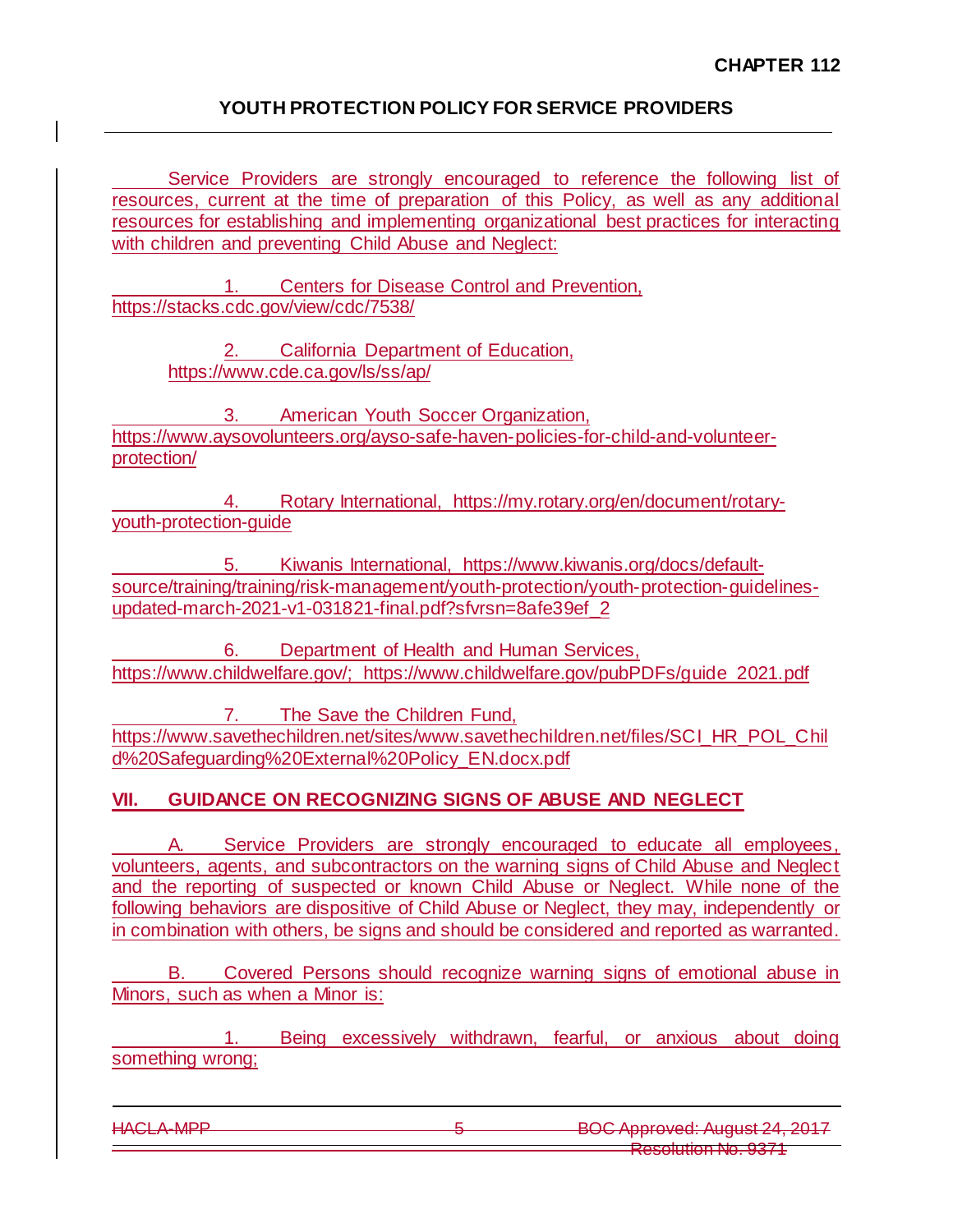$\mathsf I$ 

| C.<br>Minors, such as:              |    | Covered Persons should recognize warning signs of physical abuse in                                                    |
|-------------------------------------|----|------------------------------------------------------------------------------------------------------------------------|
| cuts;                               | 1. | Frequent injuries or unexplained bruises, burns, fractures, welts, or                                                  |
| to happen;                          | 2. | Being always watchful and on alert, as if waiting for something bad                                                    |
| a hand or belt;                     | 3. | Having injuries which appear to have a pattern, such as marks from                                                     |
|                                     | 4. | Shying away from touch and flinching at sudden movements; or                                                           |
| sleeved shirts on hot days.         | 5. | Wearing inappropriate clothing to cover up injuries, such as long-                                                     |
| D.<br>Minors, such as when a Minor: |    | Covered Persons should recognize warning signs of sexual abuse in                                                      |
|                                     | 1. | Has trouble walking or sitting;                                                                                        |
|                                     |    | Displays knowledge or interest in sexual acts which are inappropriate<br>to his/her age, including seductive behavior; |
| reason why;                         | 3. | Makes strong efforts to avoid a specific person without an obvious                                                     |
|                                     | 4. | Does not want to participate in physical activities;                                                                   |
|                                     | 5. | Has a sexually transmitted disease (STD) or pregnancy; or                                                              |
| CLA MPP                             |    |                                                                                                                        |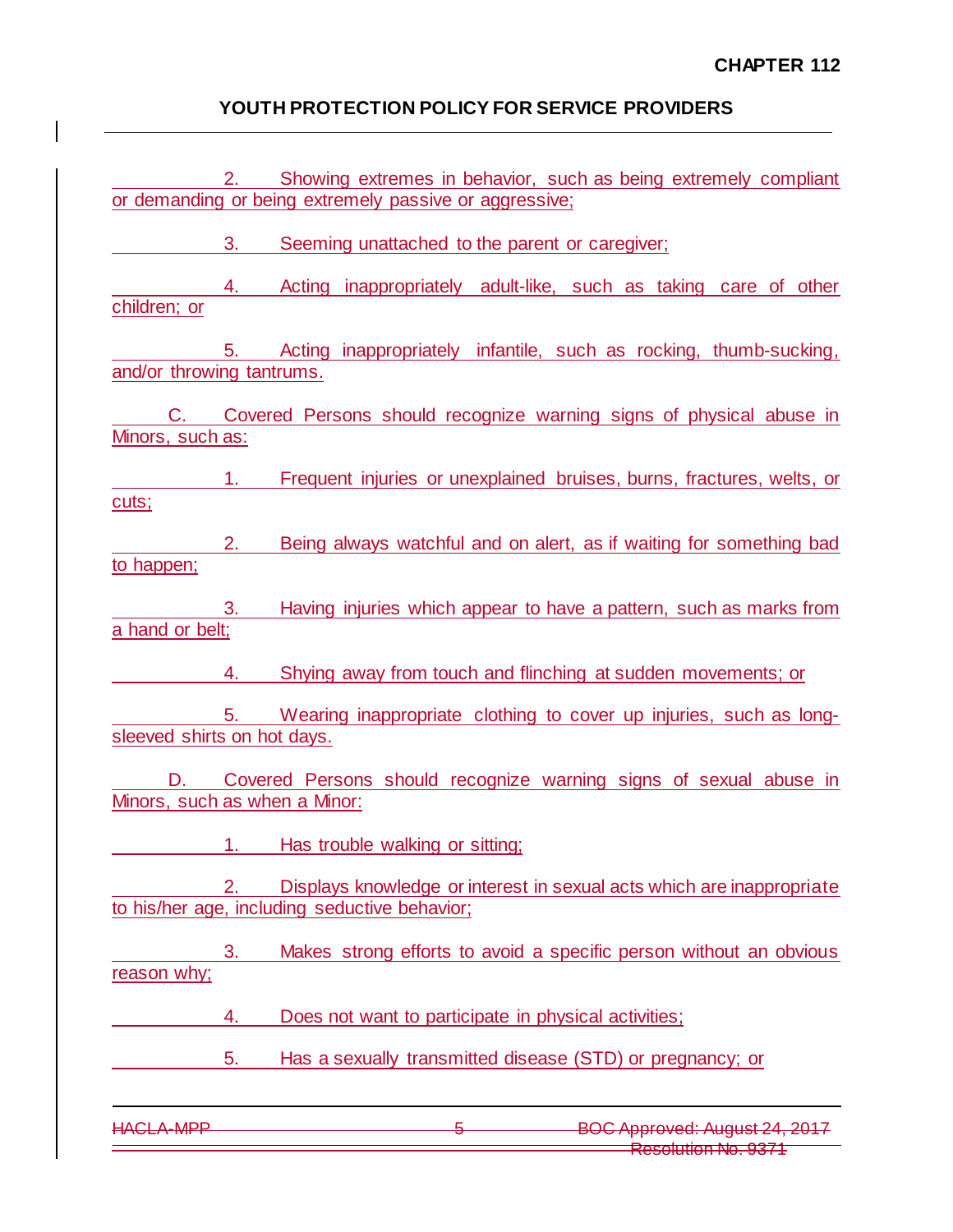6. Is reluctant to return home or runs away from home.

E. Covered Persons should recognize warning signs of Neglect in Minors, such as when:

1. Clothes are ill-fitting, very dirty, or inappropriate for the weather;

2. Hygiene is consistently bad, such as being unbathed, having matted/unwashed hair, and having noticeable body odor;

3. Illnesses and injuries have not been treated;

4. The child is frequently hungry or tired;

5. The child is frequently unsupervised, left alone, and/or allowed to play in unsafe situations and environments; or

6. The child frequently arrives late, is missing from activities, or pickedup late.

# **VIII. MANDATORY REPORTER OBLIGATIONS**

Service Providers are solely responsible for understanding who, among their employees, volunteers, agents and subcontractors, are Mandatory Reporters and training said persons in meeting their legal responsibilities. The purpose of this Article VIII is to remind Service Providers of some of those responsibilities as of the date of adopting this Policy.

A**.** California Penal Code section 11165.7 lists those persons whose profession or position qualifies them as "mandated reporters" of Child Abuse or Neglect.

B. Mandatory Reporters must be provided a statement upon hire which informs them that they are a Mandatory Reporter and lists their obligations to report suspected and known cases of Child Abuse and Neglect.

C. Employers must provide Mandatory Reporters with training regarding their duties as Mandatory Reporters. This must include training in Child Abuse and Neglect identification and training in Child Abuse and Neglect reporting. The training requirement may be met by completing the general online training for Mandatory Reporters offered by the Office of Child Abuse Prevention in the State Department of Social Services.

D. Mandatory Reporters are required to report all known or suspected cases of Child Abuse or Neglect. Mandatory Reporters are not responsible for determining if the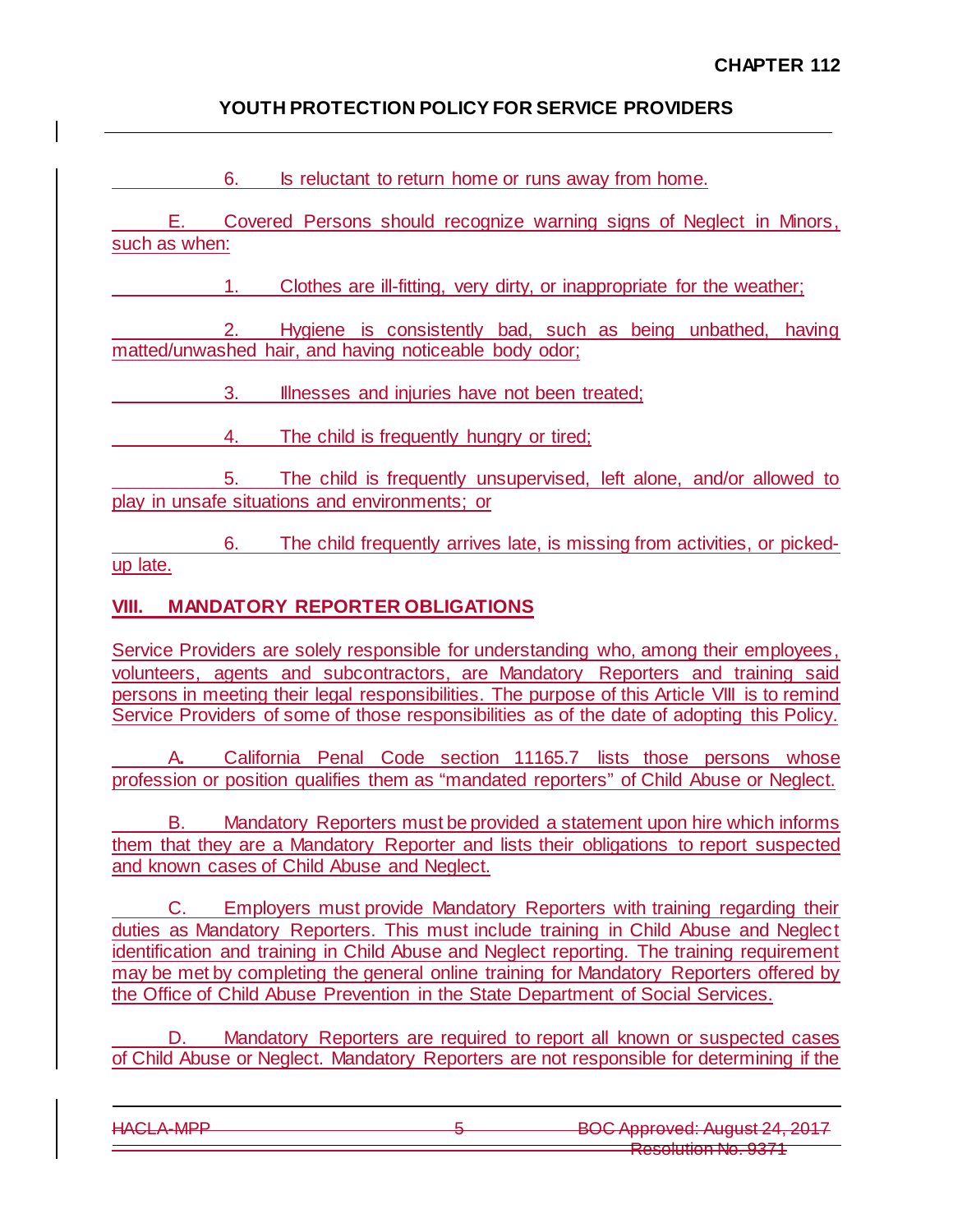suspicions are valid but must make a report if there are signs which create a reasonable suspicion that Child Abuse or Neglect has occurred or is occurring.

E. Mandatory Reporters must make an initial report of abuse or neglect which they have knowledge or reasonable suspicion of immediately upon receiving the information concerning the incident, or as soon as practically possible. This initial report must be made by phone to any police department or sheriff's department, county probation department, or county welfare department. Within 36 hours of receiving the information concerning the incident, the Mandatory Reporter must prepare and send, fax, or electronically transmit a written follow up report. This report may include any nonprivileged documentary evidence that the reporter has which relates to the incident.

F. Resources for reporting in the County of Los Angeles at the time of adopting this Policy include:

1. LA County Child Protection Hotline: (800) 540‐4000; (800) 272-6699 - TDD

2. Form: SS 8572: Suspected Child Abuse Report & Instructions

3. Online Reporting: [https://reportChildAbuseLA.org](https://reportchildabusela.org/)

G. Service Providers are responsible for understanding any changes in the above.

### **IX. VI. AUTHORITY'S DISCRETION**

A. The Authority has the sole and absolute discretion to require all Service Providers to require Covered Persons to submit to additional background checks, drug testing, and/or tuberculosis clearance.

B. The Authority has the sole and absolute discretion to waive the Background Checks required hereunder if the Authority determines that the Service Provider is providing services in an emergency or exceptional situation, such as when health or safety is endangered or when repairs are needed to make facilities immediately safe and habitable.

C. The Authority has the sole and absolute discretion to require all Service Providers to submit proof of insurance coverage protecting against incidences involving

| $L A \cap I$ $A$ $A$ $D$ $D$ | ROC Approved: August 24, 2017            |
|------------------------------|------------------------------------------|
| <u>LINOLIN IVILT</u>         | <del>POUT pprovou. August 27, 2017</del> |
|                              | $\sim$ $\sim$ $\sim$ $\sim$              |
|                              | <b>DARAHITIAN NIA 11271</b>              |
|                              | <b>INCORRENT IN . COLL</b>               |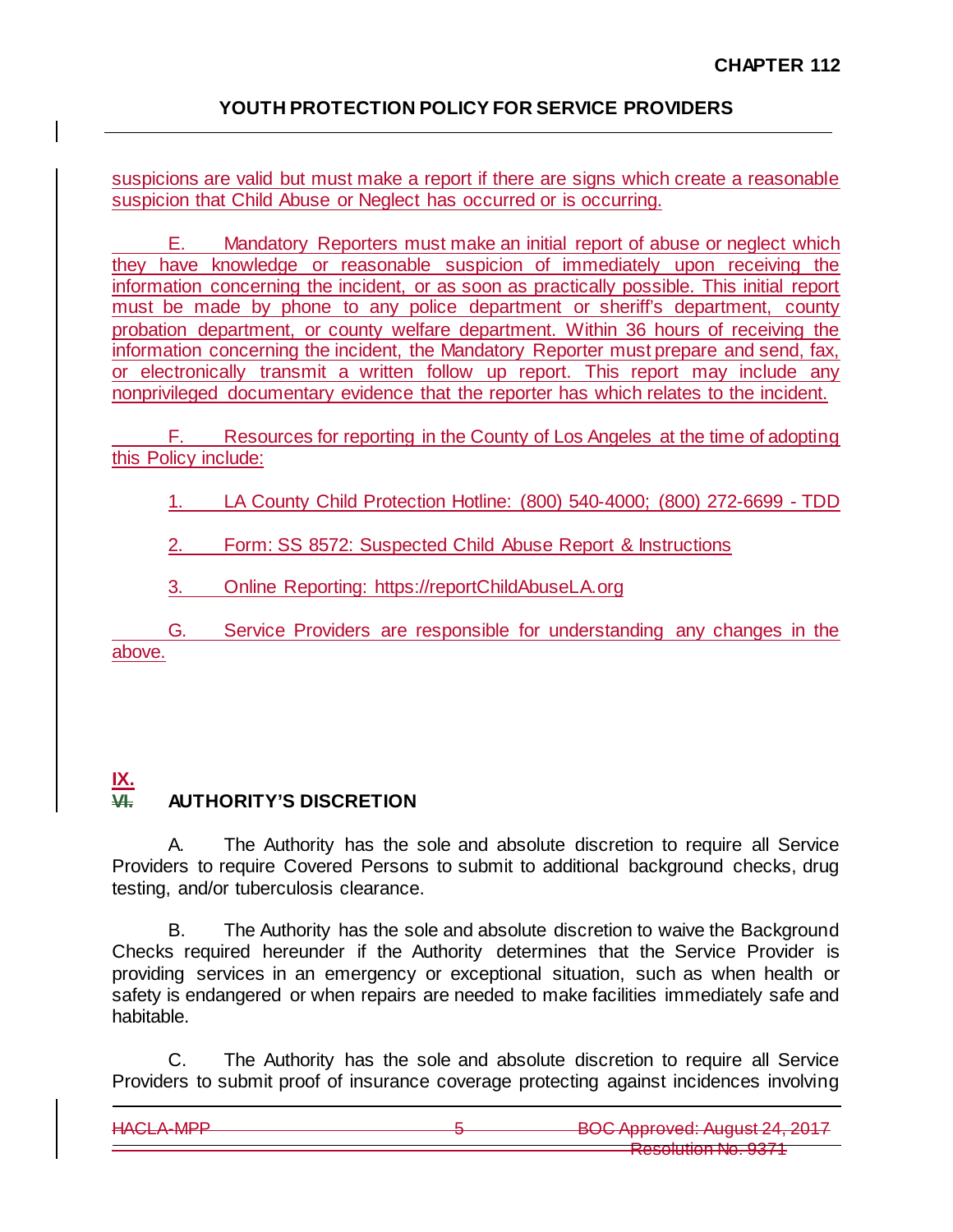minors, under either a General Liability policy or a separate Abuse and Molestation policy, in an amount satisfactory to the Authority's Risk Manager.

D. The Authority has the sole and absolute discretion to provide background check assistance to a Service Provider who can demonstrate, under criteria described in procedures adopted to implement this Policy, the requirements of this Policy or the procedures will pose an extreme financial hardship.

# **VIIX. PROCEDURES**

The President/CEO may provide for the development, administration and implementation of the procedures to be adopted in furtherance of this Policy ("Procedures").

### **VIIIXI. AMENDMENTS TO THE POLICY**

This Policy may only be amended by the Board of Commissioners. The Procedures adopted to implement this Policy may be amended at any time at the discretion of the President/CEO, without the approval of the Board of Commissioners.

Prior History:

Version 1: Approved by the BOC on 5/22/14 (Resolution No. 9135) Version 2: Approved by the BOC on 10/30/14 (Resolution No. 9164) Version 3: Approved by the BOC on 8/24/17 (Resolution No. 9371)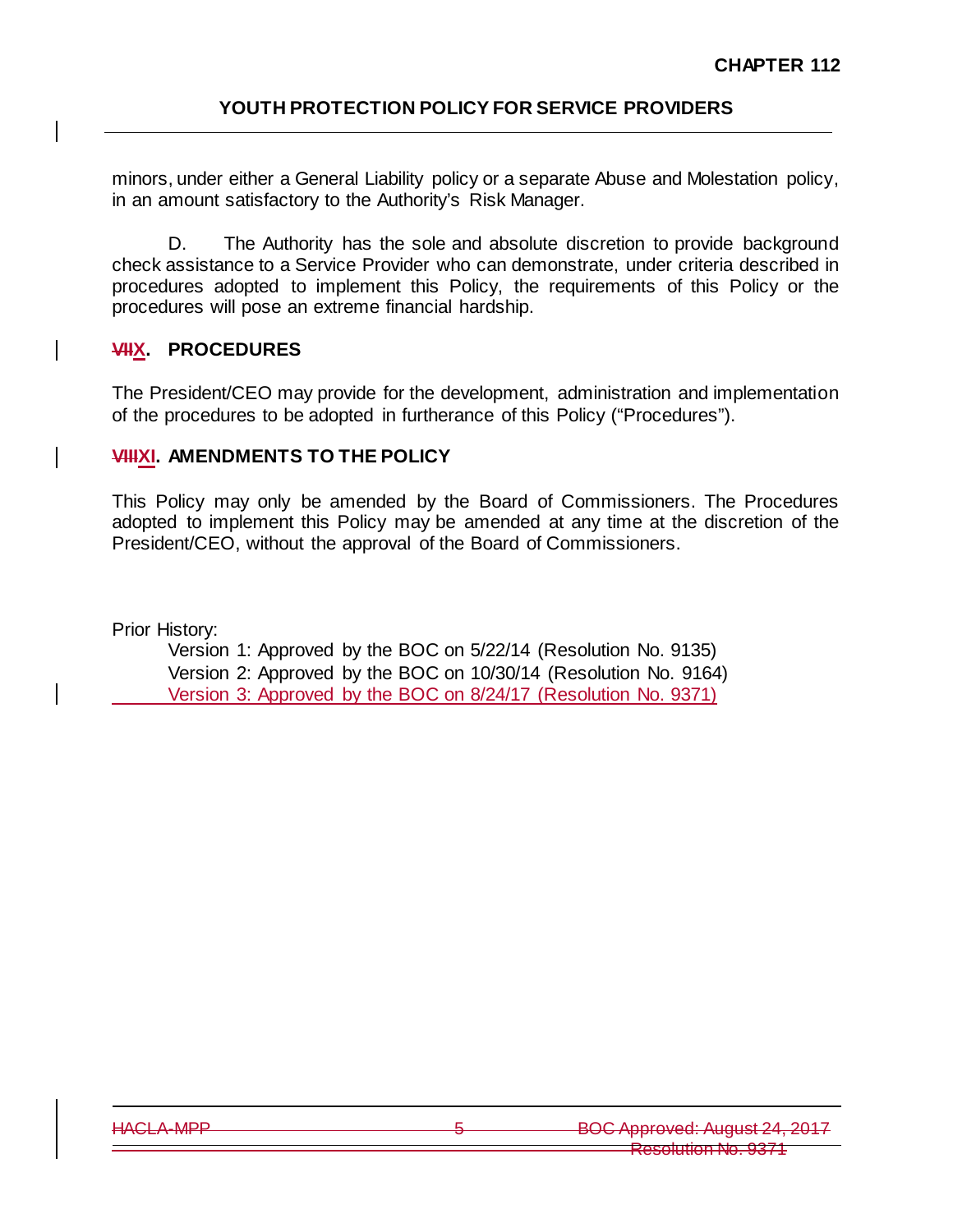Attachment No. 3

**Clean Version of Youth Protection Policy with Proposed Amendments**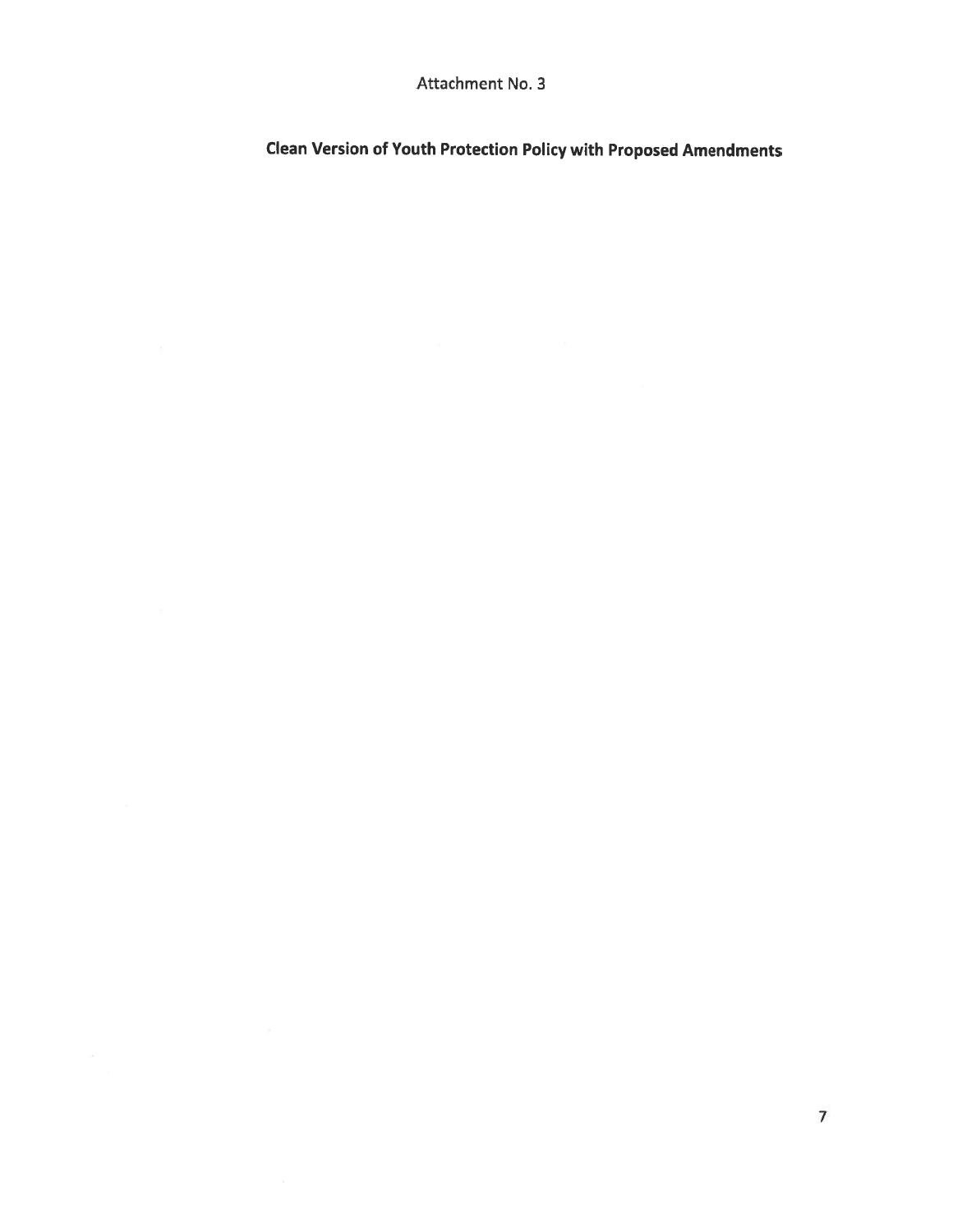# **I. PURPOSE**

In an effort to help ensure the wellbeing of minors served by its programs, the Housing Authority of the City of Los Angeles (the "Authority") adopts this Youth Protection Policy for Service Providers (this "Policy") to promote the recognition, prevention and reporting of child abuse and neglect by its service providers. This Policy requires, to the greatest extent permitted by law, criminal background checks for all employees, volunteers and agents of the Authority's service providers and their subcontractors, who, in the scope of providing services to the Authority, may have more than limited contact with or supervision of minors. This Policy also provides general guidance on best practices that service providers and their subcontractors can employ to create protective environments for children, and recognize, prevent and report the mistreatment of children, and further describes Mandatory Reporter responsibilities.

### **II. DEFINITIONS**

*Background Checks* means criminal background checks of criminal databases identified by the Authority as being reliable sources of information for purposes of this Policy.

*Child Abuse* means any act that results in serious physical or emotional harm, sexual abuse or exploitation of a Minor.

*Child Neglect* means the negligent treatment or maltreatment of a Minor by a person responsible for the Minor's welfare under circumstances indicating harm or threatened harm to the Minor's health or welfare.

*Covered Persons*, which also includes the singular, means adult employees, volunteers, and agents who, in the course of providing services to the Authority and while under the direction of a Service Provider or its subcontractors, may have more than limited contact with or supervision of Minors.

*Grooming,* means befriending and establishing an emotional connection with a Minor, and sometimes the family, to lower the Minor's inhibitions with the objective of sexual abuse.

*Mandatory Reporter* means any person identified at Penal Code section 11165.7 as having the reporting responsibilities identified at Penal Code section 11166 concerning victims of child abuse or neglect or the discretionary reporting responsibilities concerning child victims of serious emotional damage identified at Penal Code section 11166.05.

*Minor* means a child under the age of 18 years who has not been emancipated.

**Serious Felonies**, which also includes the singular, are those crimes defined at Penal Code section 1192.7(c), as may be amended from time to time. Unless the Service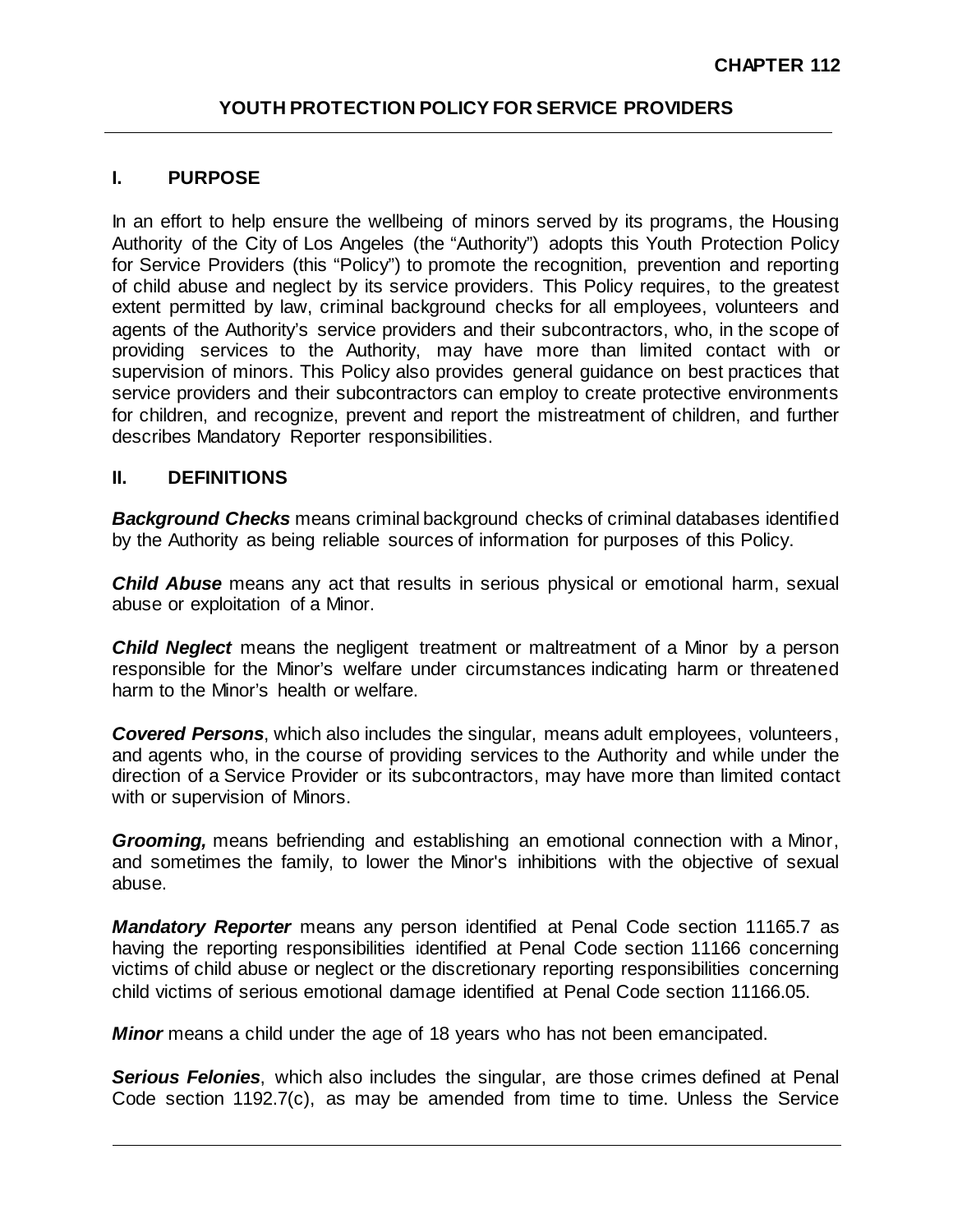Provider finds extenuating circumstances as described under paragraph E of Article V of this Policy, a Covered Person has not cleared the requisite Background Check if said person has been convicted of a Serious Felony offense.

*Service Providers*, which also includes the singular, means businesses that contract with the Authority and, in the scope of providing services to the Authority, have employees, volunteers, and agents who have more than limited contact with or supervision of Minors.

*Violent Felonies*, which also includes the singular, are those crimes defined at Penal Code section 667.5(c), as may be amended from time to time. Unless the Service Provider finds extenuating circumstances as described under paragraph E of Article V of this Policy, a Covered Person has not cleared the requisite Background Check if said person has been convicted of a Violent Felony offense.

### **III. APPLICABILITY**

A. This Policy applies to all Service Providers with Covered Persons.

B. The determination as to whether employees, volunteers, and agents are Covered Persons will be made by Service Providers and subcontractors. The Authority recommends consideration of the following factors when identifying Covered Persons:

1. The amount of time such persons will spend in the presence of Minors;

2. The amount of time such persons will spend in the presence of Minors without other adults present and opportunities for inappropriate behaviors including, without limitation, Grooming and Child Abuse;

3. The extent of supervision of such persons by other adults while in the presence of Minors;

4. The frequency and duration with which such persons are in contact with Minors;

5. The nature of interaction between such persons and Minors; and

6. The location where the services are provided.

C. The Authority recognizes that Background Checks cannot be performed on Minors. Minors who are employees, volunteers, agents or subcontractors of a Service Provider and who may have more than limited contact with or supervision of other Minors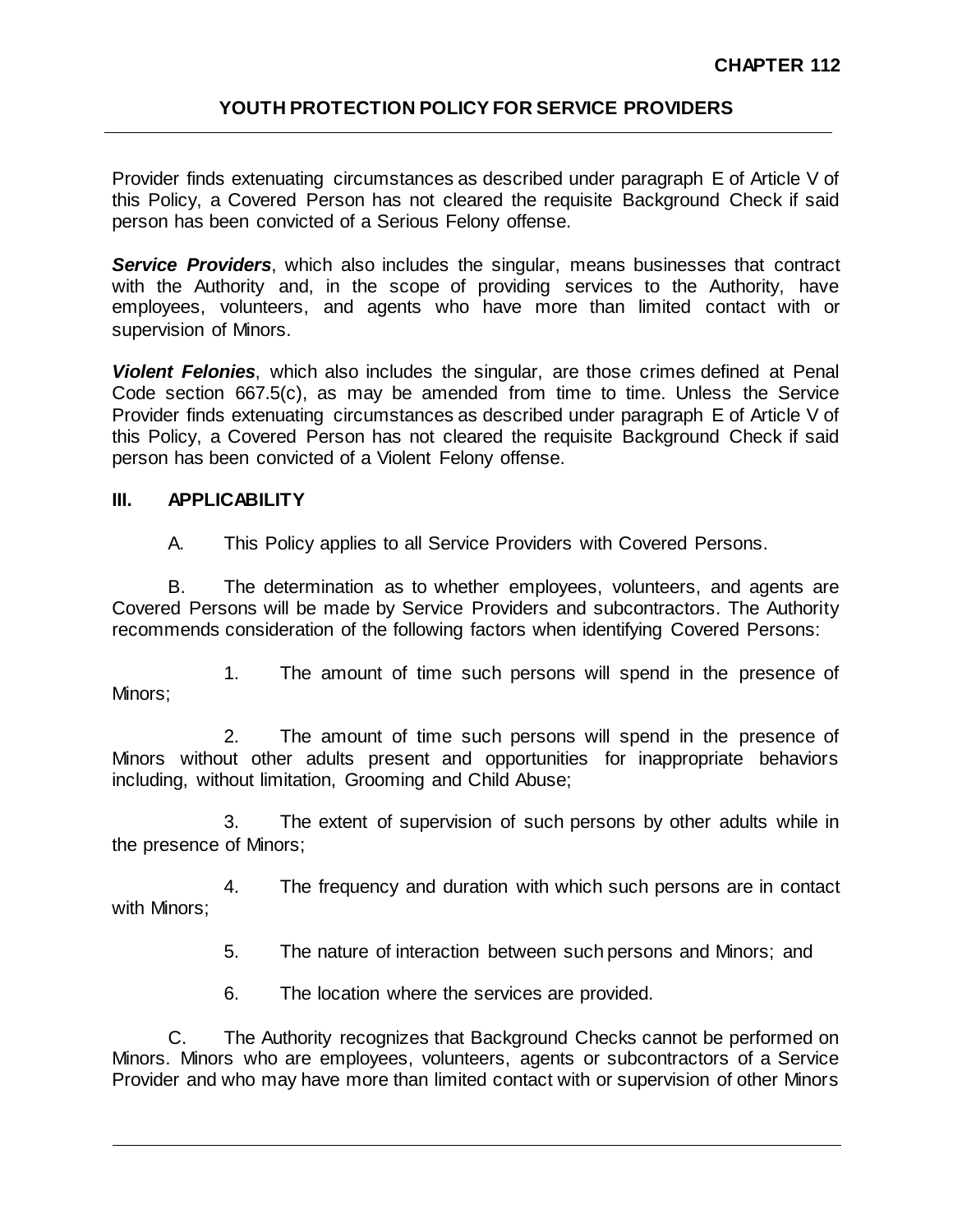shall, at all times while providing services to, or on behalf of, the Authority, be supervised by a Covered Person who has passed a Background Check.

D. The Authority reserves the right, but not the obligation, to require a Service Provider to perform Background Checks on certain or all employees, volunteers, agents and subcontractors who are providing the Authority with services, including those not otherwise identified by the Service Provider or subcontractor as Covered Persons.

# **IV. SERVICE PROVIDER RESPONSIBILITIES**

A. As part of their contractual obligations, Service Providers will be responsible for the following:

1. To complete Background Checks on all Covered Persons, including subcontractors who qualify as Covered Persons.

2. To prohibit all Covered Persons from coming into contact with or supervising Minors until cleared by the Background Checks required under this Policy.

3. To certify to the completion of requisite Background Checks by providing to the Authority, in writing, a list of all Covered Persons who have cleared Background Checks ("Cleared Background Check List"). Service Providers shall ensure their Cleared Background Check List is current, accurate, and available to the Authority upon demand.

4. If eligible, to apply for subsequent arrest notification with the Department of Justice in order to receive subsequent arrest notice for Covered Persons.

5. To immediately notify the Authority, in writing, in the event any Covered Person is suspected of Child Abuse or Neglect, or arrested for a crime that, if convicted, would cause the person not to pass the Background Check required by this Policy. Service Providers shall ensure that such persons do not come into contact with or supervise Minors until cleared of all suspicions or charges. Where charges are filed, Service Providers shall provide the Authority with written notice of the disposition of the charges (i.e., whether the person is convicted or cleared of charges). Notwithstanding clearance of all charges or suspicions, the Authority shall have the right, but not the obligation, to prohibit such persons from providing services to the Authority or providing services on behalf of the Authority.

6. To immediately notify the Authority, in writing, in the event any Covered Person is investigated for material violations of this Policy. Service Providers shall ensure such person does not come into contact with or supervise Minors until the investigation is complete, and the Service Provider has provided the Authority with written findings clearing the person subject to the investigation. Notwithstanding Service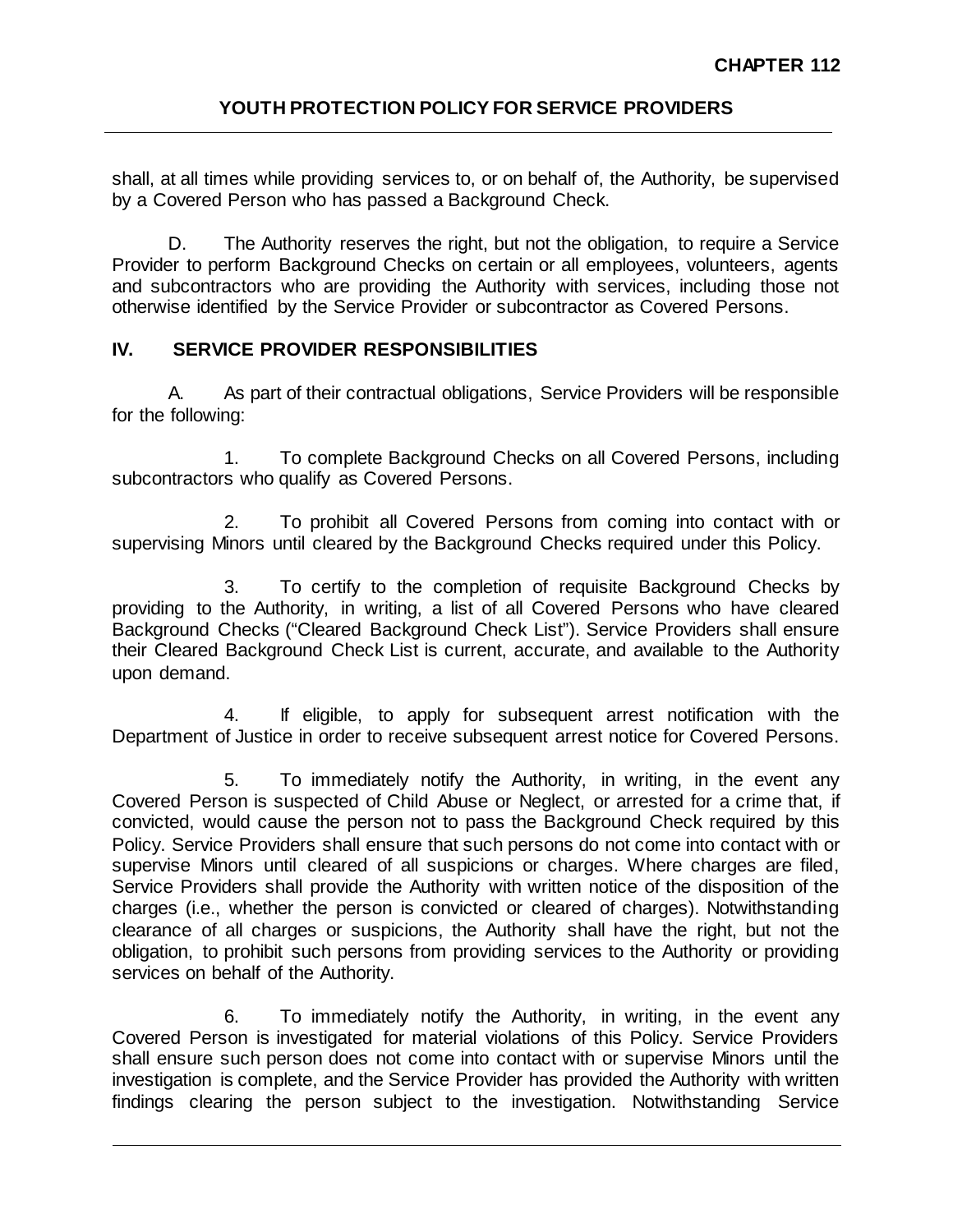Provider's clearance, the Authority shall have the right, but not the obligation, to prohibit an investigated Covered Person from providing services to the Authority or providing services on behalf of the Authority.

7. To recognize those Covered Persons who also qualify as Mandatory Reporters.

8. To provide Covered Person who qualify as Mandatory Reporters with training in the identification and reporting of child abuse and neglect as reasonably required to understand and fulfill their reporting requirements.

9. To provide a copy of this Policy to any subcontractor who will be employed to provide services to the Authority and who has employees, volunteers and agents who qualify as Covered Persons or Mandatory Reporters.

10. To adopt their own policies and practices based upon the type of Minor programming provided that helps ensure the recognition, prevention and reporting of Child Abuse and Neglect.

B. As part of their contractual obligations, Service Providers shall require Covered Persons to sign an affidavit, under penalty of perjury, attesting to the following:

1. The person has not made a false statement or material omission in connection with the Background Check;

2. The person is not a registered sex offender and is not otherwise required to file or register as a sex offender; and

3. The person has not been convicted of a criminal offense listed in Article V, or if he/she has been convicted of such crime, he/she has provided to the Service Provider a written explanation concerning the facts and circumstances surrounding said conviction.

# **V. CRIMINAL BACKGROUND CLEARANCE**

A. A Covered Person has not cleared the Background Check if said person has been convicted of violations or attempted violations of the crimes listed below. (Note: all citations are to the Penal Code.)

- 1. Unlawful sexual intercourse with a minor (PC §261.5)
- 2. Child endangerment (PC §273a)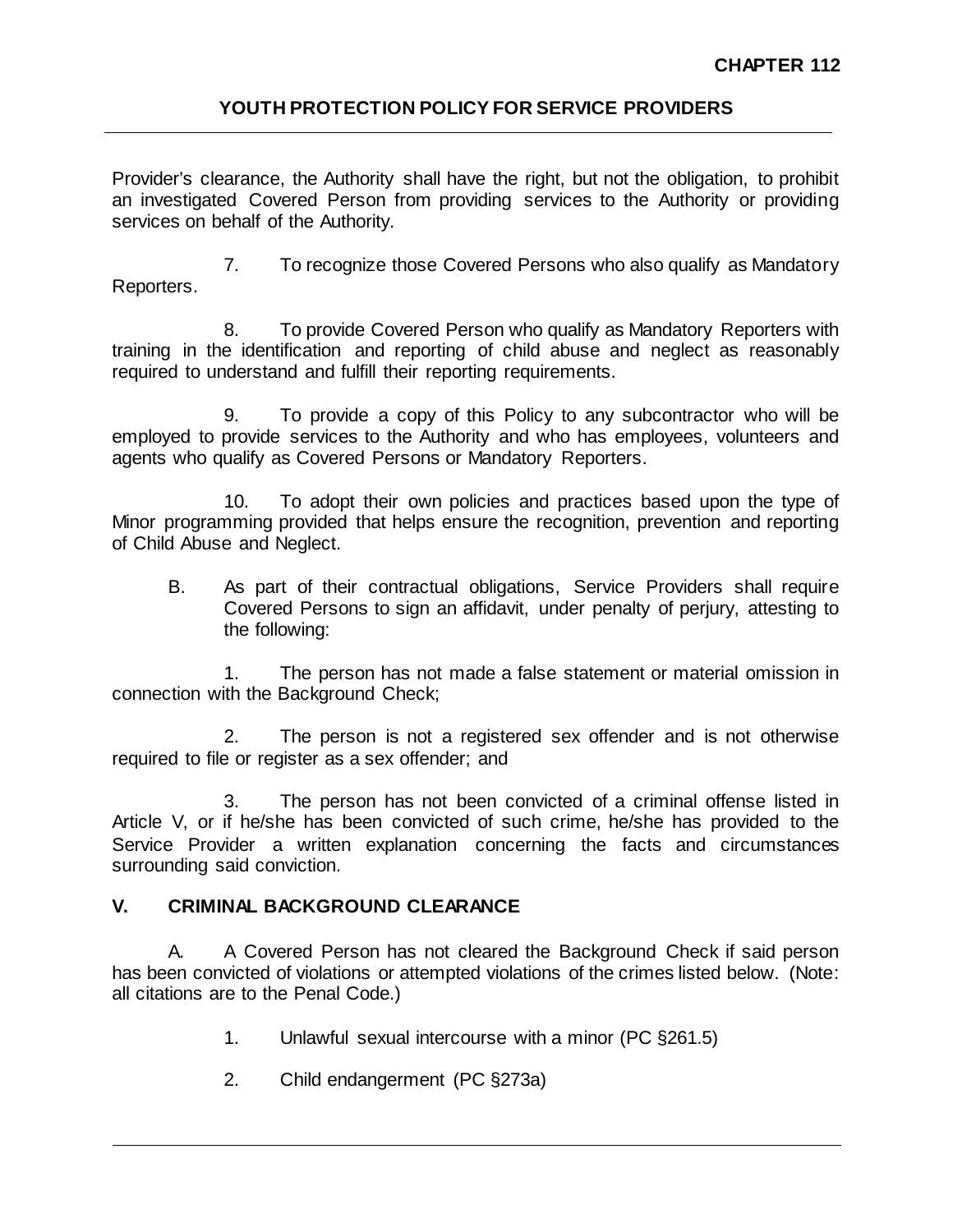- 3. Child abuse (PC §273d)
- 4. Domestic violence (PC §273.5)

5. Robbery, when it is charged and proved that the defendant personally used a deadly or dangerous weapon in the commission of the crime (PC §211)

- 6. Assault on government official (PC §217.1)
- 7. False imprisonment (PC §236)
- 8. Assault and battery laws (PC §§240-248)

B. A Covered Person has not cleared the Background Check if said person has been convicted of a violation or attempted violation of a Serious Felony offense. A "Serious Felony" offense includes any of the crimes specified at Penal Code section 1192.7(c), as may be amended from time to time.

C. A person has not cleared the Background Check if said person has been convicted of a violation or attempted violation of a Violent Felony offense, including a Violent Felony offense that counts as a prior in California's Three Strikes law at Penal Code section 667.5(c). A "Violent Felony" offense includes any of the crimes specified at Penal Code section 667.5(c), as may be amended from time to time.

D. A person has not cleared the Background Check if said person is required to register as a sex offender.

E. Notwithstanding the foregoing provisions in this section, with the exception of a person who is required to register as a sex offender, a Covered Person who would otherwise not clear a Background Check due to criminal history, may be permitted by a Service Provider to fill a position in which said person may have more than limited contact with or supervision of Minors, if, the Service Provider finds support for the exception based on extenuating circumstances. In weighing whether a Covered Person's conviction should give rise to an exception for disqualification based on criminal history, the Authority recommends consideration of the following factors which shall be memorialized in a written communication to the Authority identifying the Covered Person:

1. The relationship between the offense leading to the conviction and the type and nature of services the person will provide under the services contract;

2. The person's employment or volunteer history before and after the offense leading to the conviction;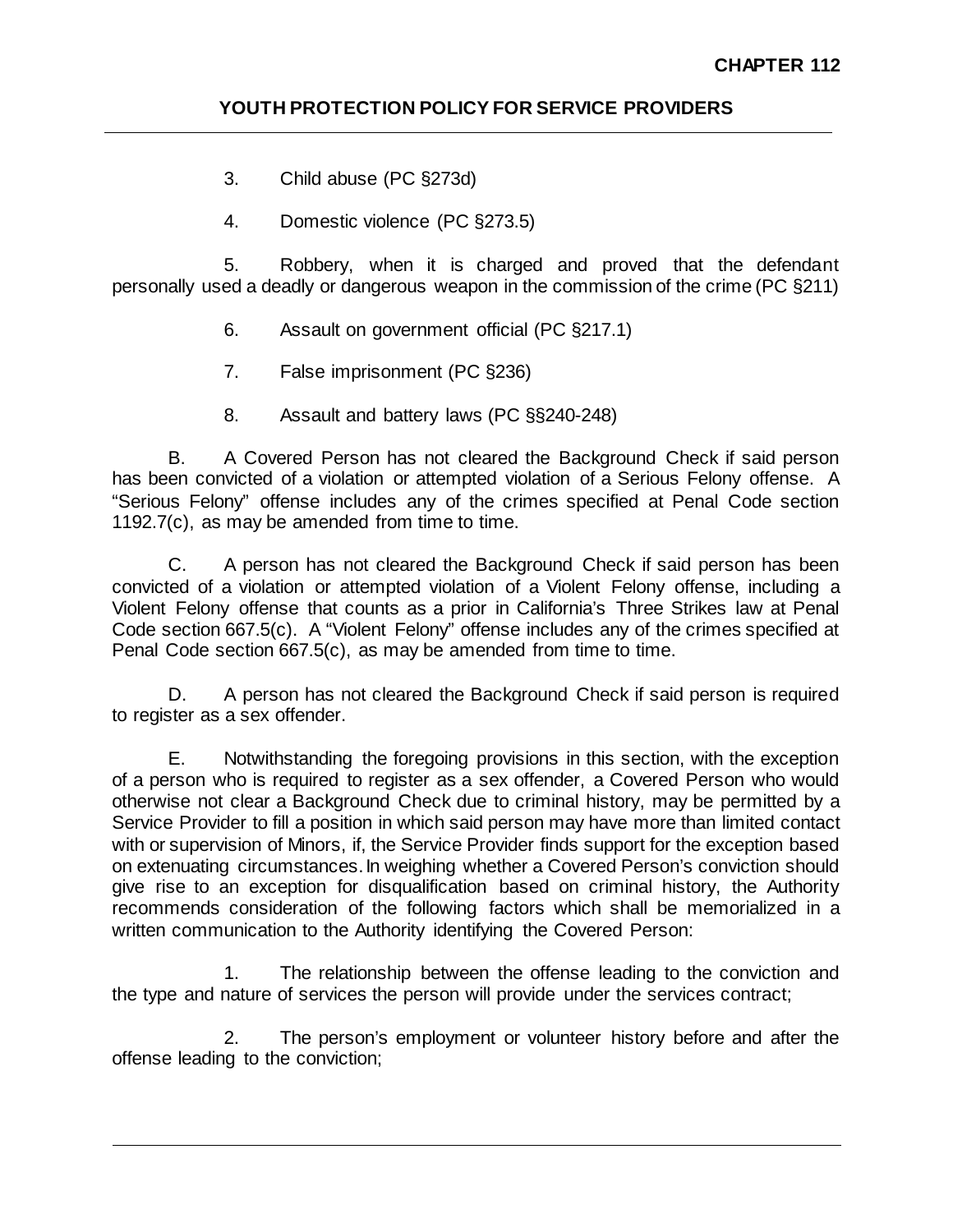3. The person's efforts and success at rehabilitation since the offense leading to the conviction;

4. The likelihood the offense leading to the conviction would prevent the person from performing his or her responsibilities under the services contract;

5. The circumstances and/or factors indicating the offense leading to the conviction is likely to be repeated;

6. The nature, severity, number, and consequences of the offense leading to the conviction;

7. The circumstances surrounding each offense leading to the conviction; and

8. The amount of time elapsed since the offense leading to the conviction.

G. A Service Provider's initial determination of eligibility, ineligibility or disqualification of Covered Persons under this section shall not relieve the Service Provider of its continuing obligations and responsibilities under this Policy, including without limitation, conducting Background Checks on new employees, volunteers, agents and subcontractors who qualify as Covered Persons and periodic redeterminations of eligibility of Covered Persons as may be warranted.

H. Service Providers shall be responsible for obtaining updated Background Checks on Covered Persons no less frequently than every three years to be considered compliant with this Policy.

# **VI. BEST PRACTICES FOR SERVICE PROVIDERS**

A. Service Providers are strongly encouraged to adopt policies and best practices which create a safe environment for Minors, and which provide guidance to all employees, volunteers, agents, and/or subcontractors on interacting with Minors and reporting concerns for a Minor's wellbeing. While the Authority cannot and does not control, direct or proscribe the manner in which its Service Providers operate their businesses or provide their services, the Authority does recognize that many public and private agencies and organizations have developed or adopted youth protection policies and best practices that the Authority's Services Providers might wish to employ. Because entities vary in structure and services offered, Service Providers are encouraged to adopt practices that best suit their unique needs for providing safe environments and programming. These policies and practices include: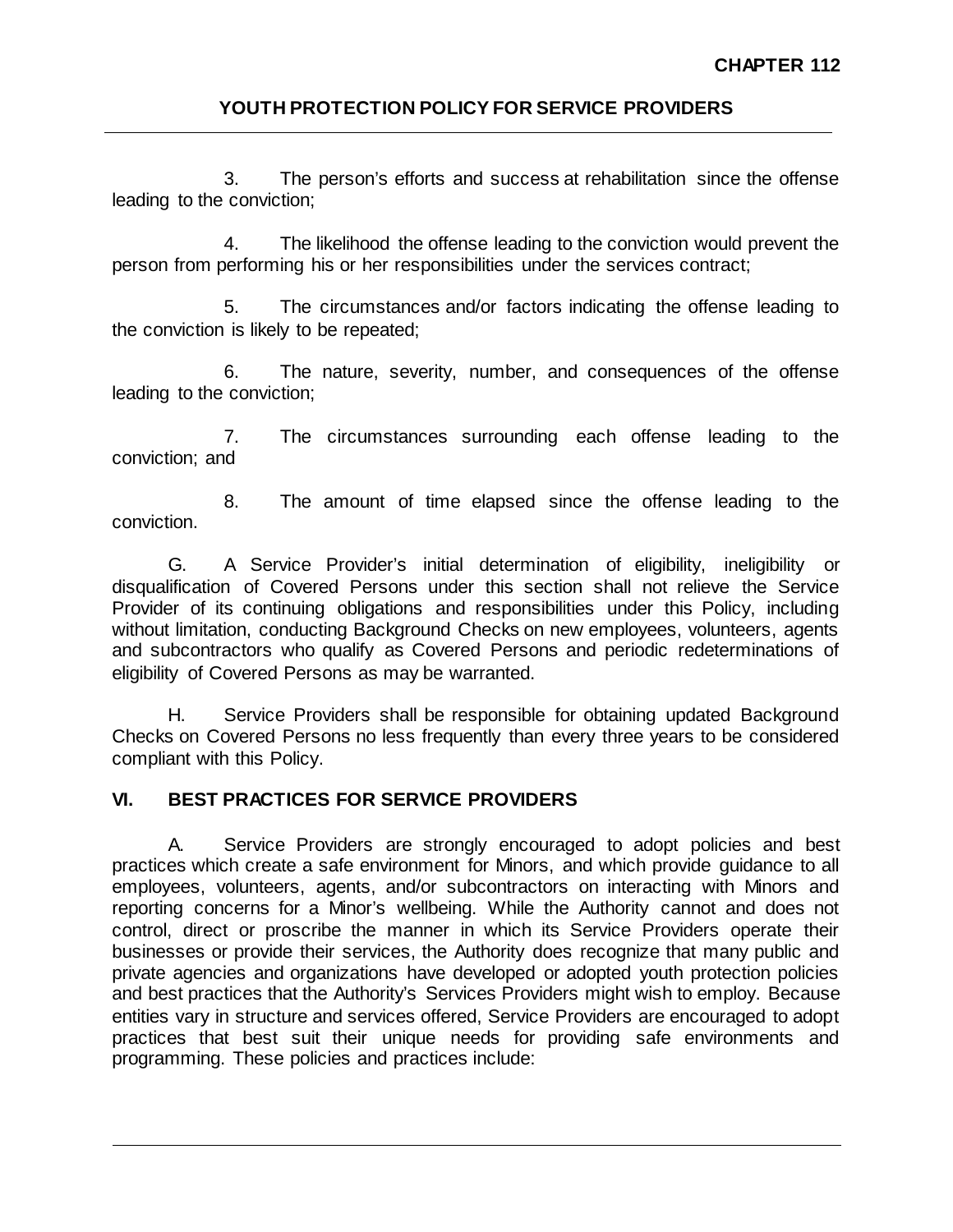- 1. Establishing a Culture of Protection
	- a. Having clearly articulated zero-tolerance policies for Child Abuse and Neglect and the detection of Child Abuse and Neglect by others.
	- b. Maintaining efforts to increase awareness about Child Abuse and Neglect.
	- c. Providing employees, volunteers and subcontractors with resources for education on Child Abuse, Neglect, and reporting.
	- d. Conveying to subcontractors the organization's policies and expectations for protecting youth.
	- e. Understanding and regularly reviewing the resources and information available to them to keep informed of evolving youth interaction and protection best practices.
	- f. Reviewing and periodically updating their youth policies and practices to adapt to evolving standards and understanding of youth interaction and protection.
- 2. Employee and Volunteer Selection and Screening
	- a. Requiring all applicants for employment and volunteering to submit an application which includes contact information, personal references and contact information, and a statement attesting that the applicant has no criminal convictions or pending charges related to abuse or harassment or which explains any past charges of abuse or harassment.
	- b. Conducting personal interviews of all applicants for employment and volunteering which utilize an established list of relevant questions to evoke responses which demonstrate the applicant's suitability for the position and interacting with Minors.
	- c. Conducting reference checks for all applicants for employment and volunteering which inquire about whether the applicant is well-qualified to work with Minors based on the experience the reference has had with the applicant.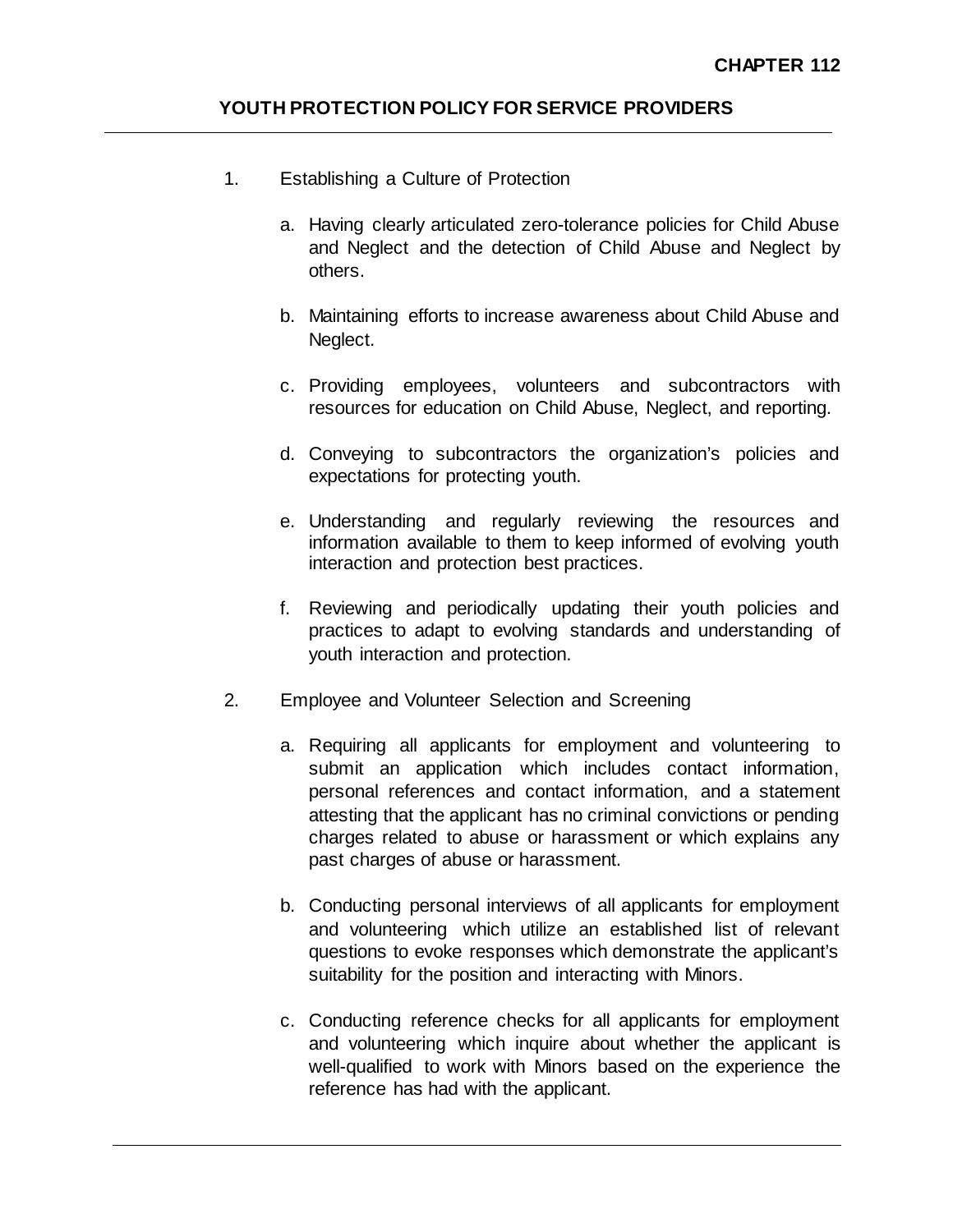- 3. Training for Employees and Volunteers
	- a. Training all new employees and volunteers about the organization's youth protection policies and practices and general information about safeguarding youth. Training serves both to educate all individuals who will interact with children and to convey and cultivate a commitment to protecting youth.
	- b. Employees and volunteers should receive training regularly, such as on an annual basis.
	- c. Maintaining records of who has received training.
	- d. Training should include information which educates employees and volunteers on:
		- i. How sexual offenders behave and how they manipulate others;
		- ii. How to recognize Child Abuse and Neglect;
		- iii. How to behave in ways that keep participants from feeling uncomfortable;
		- iv. How individuals can protect themselves from false allegations by following guidelines for appropriate behavior;
		- v. How to recognize grooming behavior and respond to it; and
		- vi. How to report alleged or suspected abuse or harassment, or behavior that causes concern.
	- e. Having employees and volunteers certify in writing that they have read and understood the Service Providers youth protection policies and received the appropriate training.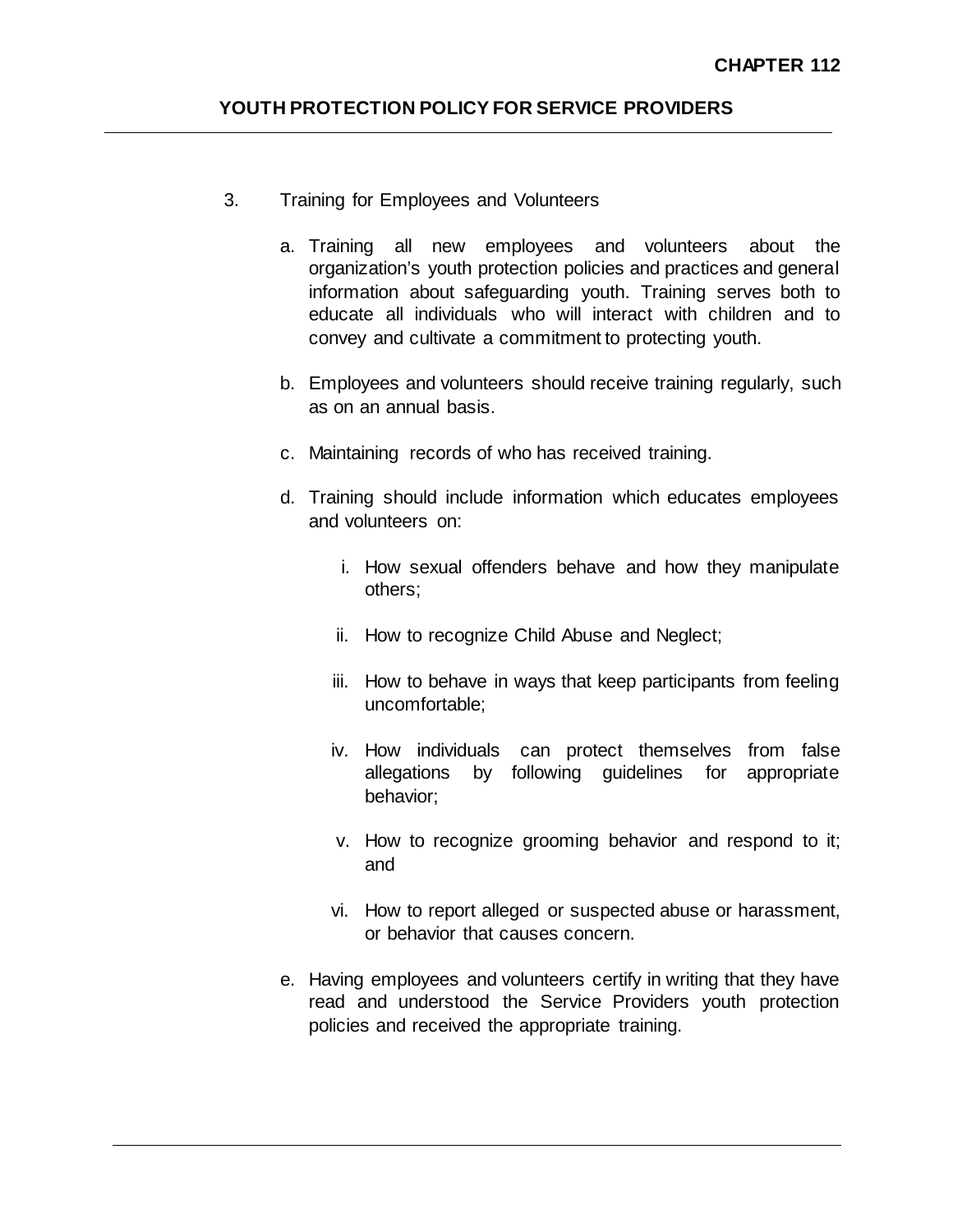- 4. Appropriate Contact with Youth
	- a. Providing clear guidance to employees and volunteers on appropriate contact with children.
	- b. Maintaining a two-deep supervision rule which provides that adults should never have one on one contact with children (outside visual presence of others) when possible. Two employees/volunteers who have been hired and trained to interact with children should be present at all times. If that is not feasible, at least one employee/volunteer who is certified to interact with children and one additional adult should be present at all times.
		- i. When transporting children, an adult should never be alone with a child in a vehicle.
	- c. Educating all employees and volunteers on appropriate physical contact with children. Such as:
		- i. Physical contact should be in response to the need of the child, not the need of the adult.
		- ii. Physical contact should only be made with the child's permission.
		- iii. Adults should be respectful of any hesitation or resistance from the child.
		- iv. Physical contact should always be in the open and never in private.
		- v. Physical contact should be brief and limited in duration.
		- vi. Physical contact should be age and developmentally appropriate.
	- d. Educating all employees and volunteers on appropriate standards for interacting with youth on social media. Such as: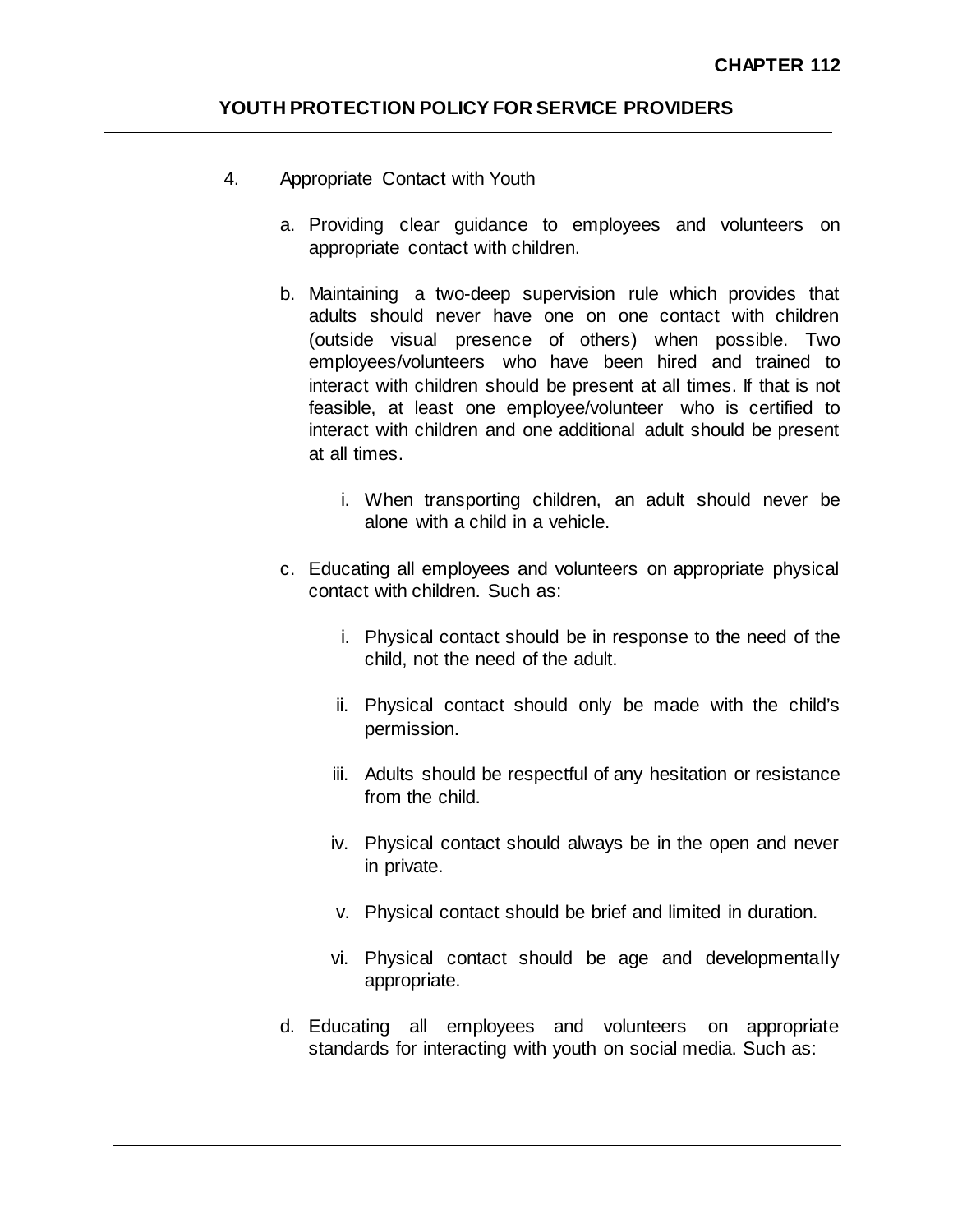- i. Generally, contact with youth over social media is inappropriate and should be refrained from.
- ii. If social media contact is necessary for the purposes of the organization and programming, all contact should be done through organizational social media accounts, never personal accounts.
- iii. Contact over social media should be conducted as if it were in public, meaning only communications that would be appropriate in public are appropriate to convey over social media.
- iv. Excessive interaction, such as liking posts of individual children, should be refrained from.

B. Service Providers are strongly encouraged to reference the following list of resources, current at the time of preparation of this Policy, as well as any additional resources for establishing and implementing organizational best practices for interacting with children and preventing Child Abuse and Neglect:

1. Centers for Disease Control and Prevention, <https://stacks.cdc.gov/view/cdc/7538/>

> 2. California Department of Education, <https://www.cde.ca.gov/ls/ss/ap/>

3. American Youth Soccer Organization, [https://www.aysovolunteers.org/ayso-safe-haven-policies-for-child-and-volunteer](https://www.aysovolunteers.org/ayso-safe-haven-policies-for-child-and-volunteer-protection/)[protection/](https://www.aysovolunteers.org/ayso-safe-haven-policies-for-child-and-volunteer-protection/)

4. Rotary International, [https://my.rotary.org/en/document/rotary](https://my.rotary.org/en/document/rotary-youth-protection-guide)[youth-protection-guide](https://my.rotary.org/en/document/rotary-youth-protection-guide)

5. Kiwanis International, [https://www.kiwanis.org/docs/default](https://www.kiwanis.org/docs/default-source/training/training/risk-management/youth-protection/youth-protection-guidelines-updated-march-2021-v1-031821-final.pdf?sfvrsn=8afe39ef_2)[source/training/training/risk-management/youth-protection/youth-protection-guidelines](https://www.kiwanis.org/docs/default-source/training/training/risk-management/youth-protection/youth-protection-guidelines-updated-march-2021-v1-031821-final.pdf?sfvrsn=8afe39ef_2)[updated-march-2021-v1-031821-final.pdf?sfvrsn=8afe39ef\\_2](https://www.kiwanis.org/docs/default-source/training/training/risk-management/youth-protection/youth-protection-guidelines-updated-march-2021-v1-031821-final.pdf?sfvrsn=8afe39ef_2)

6. Department of Health and Human Services,

[https://www.childwelfare.gov/;](https://www.childwelfare.gov/) [https://www.childwelfare.gov/pubPDFs/guide\\_2021.pdf](https://www.childwelfare.gov/pubPDFs/guide_2021.pdf)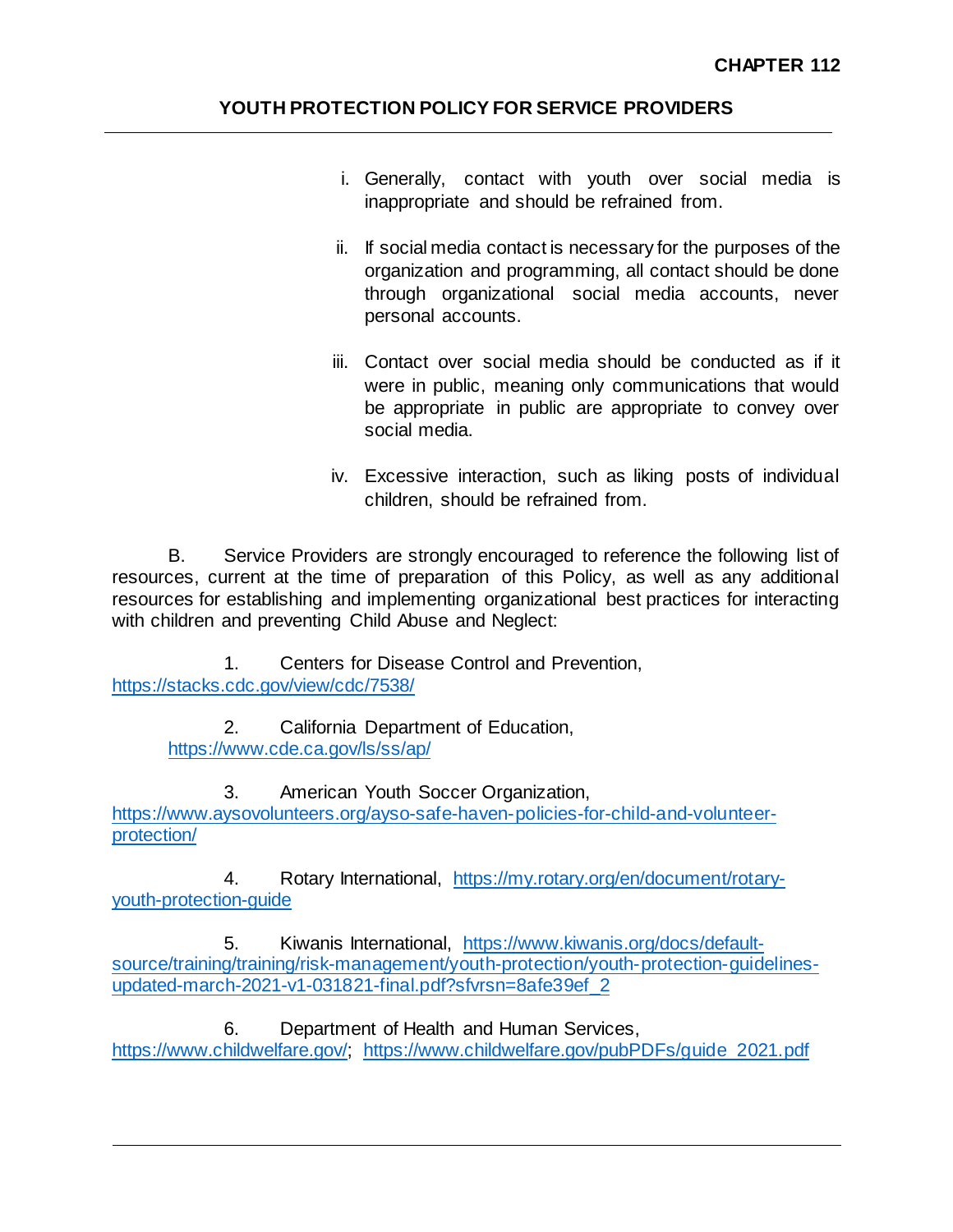7. The Save the Children Fund, [https://www.savethechildren.net/sites/www.savethechildren.net/files/SCI\\_HR\\_POL\\_Chil](https://www.savethechildren.net/sites/www.savethechildren.net/files/SCI_HR_POL_Child%20Safeguarding%20External%20Policy_EN.docx.pdf) [d%20Safeguarding%20External%20Policy\\_EN.docx.pdf](https://www.savethechildren.net/sites/www.savethechildren.net/files/SCI_HR_POL_Child%20Safeguarding%20External%20Policy_EN.docx.pdf)

# **VII. GUIDANCE ON RECOGNIZING SIGNS OF ABUSE AND NEGLECT**

A. Service Providers are strongly encouraged to educate all employees, volunteers, agents, and subcontractors on the warning signs of Child Abuse and Neglect and the reporting of suspected or known Child Abuse or Neglect. While none of the following behaviors are dispositive of Child Abuse or Neglect, they may, independently or in combination with others, be signs and should be considered and reported as warranted.

B. Covered Persons should recognize warning signs of emotional abuse in Minors, such as when a Minor is:

1. Being excessively withdrawn, fearful, or anxious about doing something wrong;

2. Showing extremes in behavior, such as being extremely compliant or demanding or being extremely passive or aggressive;

3. Seeming unattached to the parent or caregiver;

4. Acting inappropriately adult-like, such as taking care of other children; or

5. Acting inappropriately infantile, such as rocking, thumb-sucking, and/or throwing tantrums.

C. Covered Persons should recognize warning signs of physical abuse in Minors, such as:

1. Frequent injuries or unexplained bruises, burns, fractures, welts, or cuts;

2. Being always watchful and on alert, as if waiting for something bad to happen;

3. Having injuries which appear to have a pattern, such as marks from a hand or belt;

4. Shying away from touch and flinching at sudden movements; or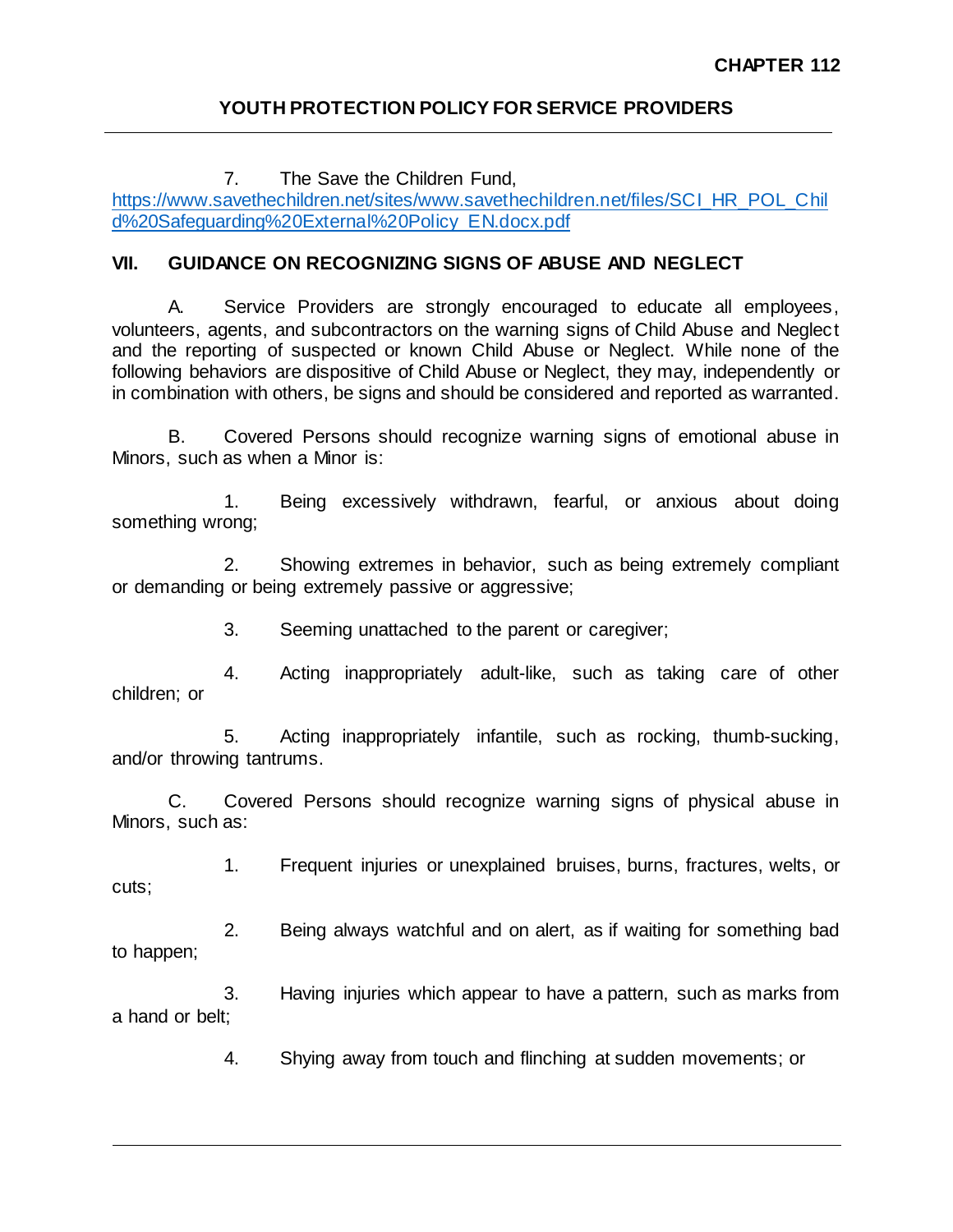5. Wearing inappropriate clothing to cover up injuries, such as longsleeved shirts on hot days.

D. Covered Persons should recognize warning signs of sexual abuse in Minors, such as when a Minor:

1. Has trouble walking or sitting;

2. Displays knowledge or interest in sexual acts which are inappropriate to his/her age, including seductive behavior;

3. Makes strong efforts to avoid a specific person without an obvious reason why;

4. Does not want to participate in physical activities;

- 5. Has a sexually transmitted disease (STD) or pregnancy; or
- 6. Is reluctant to return home or runs away from home.

E. Covered Persons should recognize warning signs of Neglect in Minors, such as when:

1. Clothes are ill-fitting, very dirty, or inappropriate for the weather;

2. Hygiene is consistently bad, such as being unbathed, having matted/unwashed hair, and having noticeable body odor;

- 3. Illnesses and injuries have not been treated;
- 4. The child is frequently hungry or tired;

5. The child is frequently unsupervised, left alone, and/or allowed to play in unsafe situations and environments; or

6. The child frequently arrives late, is missing from activities, or pickedup late.

# **VIII. MANDATORY REPORTER OBLIGATIONS**

Service Providers are solely responsible for understanding who, among their employees, volunteers, agents and subcontractors, are Mandatory Reporters and training said persons in meeting their legal responsibilities. The purpose of this Article VIII is to remind Service Providers of some of those responsibilities as of the date of adopting this Policy.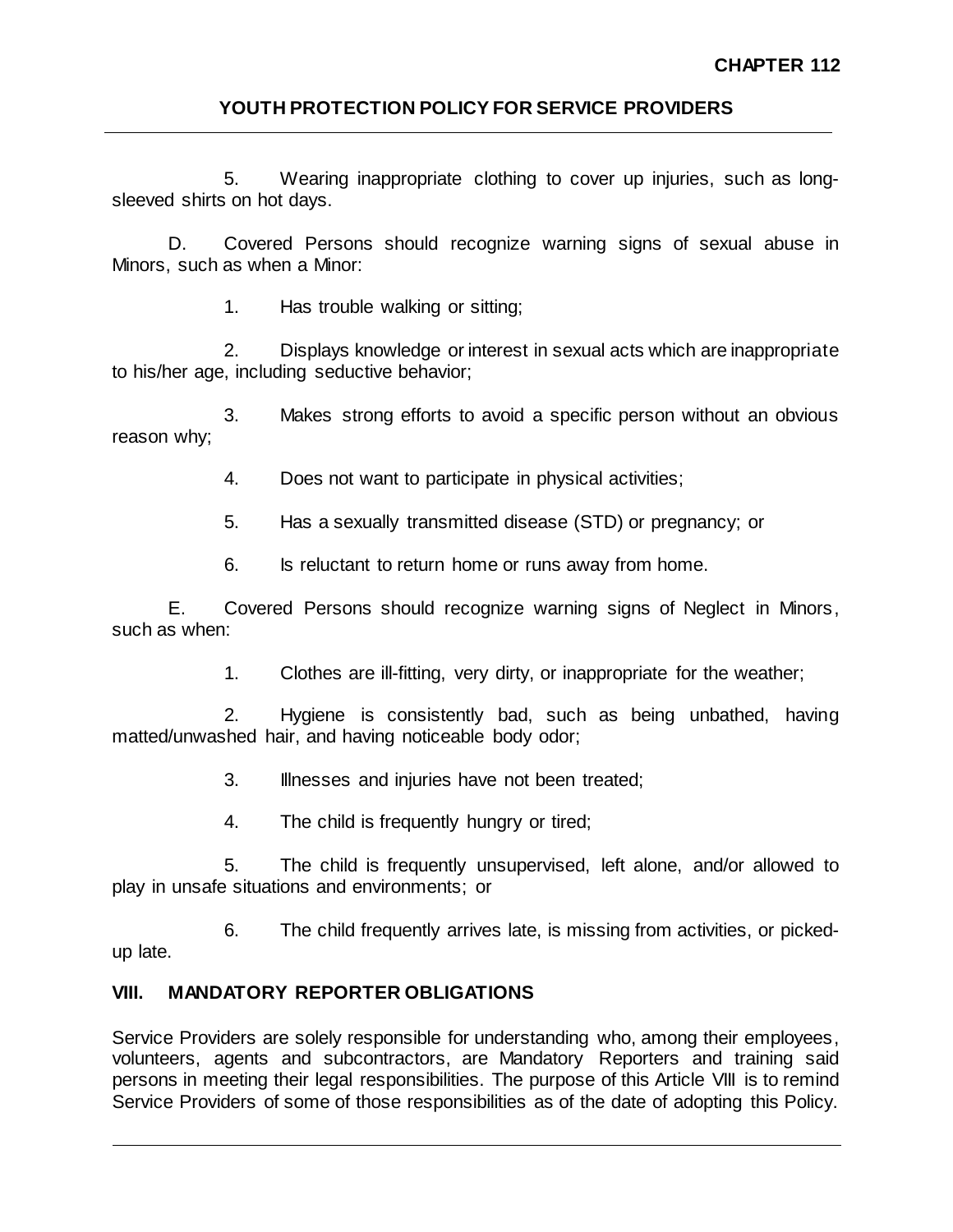A**.** California Penal Code section 11165.7 lists those persons whose profession or position qualifies them as "mandated reporters" of Child Abuse or Neglect.

B. Mandatory Reporters must be provided a statement upon hire which informs them that they are a Mandatory Reporter and lists their obligations to report suspected and known cases of Child Abuse and Neglect.

C. Employers must provide Mandatory Reporters with training regarding their duties as Mandatory Reporters. This must include training in Child Abuse and Neglect identification and training in Child Abuse and Neglect reporting. The training requirement may be met by completing the general online training for Mandatory Reporters offered by the Office of Child Abuse Prevention in the State Department of Social Services.

D. Mandatory Reporters are required to report all known or suspected cases of Child Abuse or Neglect. Mandatory Reporters are not responsible for determining if the suspicions are valid but must make a report if there are signs which create a reasonable suspicion that Child Abuse or Neglect has occurred or is occurring.

E. Mandatory Reporters must make an initial report of abuse or neglect which they have knowledge or reasonable suspicion of immediately upon receiving the information concerning the incident, or as soon as practically possible. This initial report must be made by phone to any police department or sheriff's department, county probation department, or county welfare department. Within 36 hours of receiving the information concerning the incident, the Mandatory Reporter must prepare and send, fax, or electronically transmit a written follow up report. This report may include any nonprivileged documentary evidence that the reporter has which relates to the incident.

F. Resources for reporting in the County of Los Angeles at the time of adopting this Policy include:

1. LA County Child Protection Hotline: (800) 540‐4000; (800) 272-6699 - TDD

- 2. Form: SS 8572: Suspected Child Abuse Report & Instructions
- 3. Online Reporting: [https://reportChildAbuseLA.org](https://reportchildabusela.org/)

G. Service Providers are responsible for understanding any changes in the above.